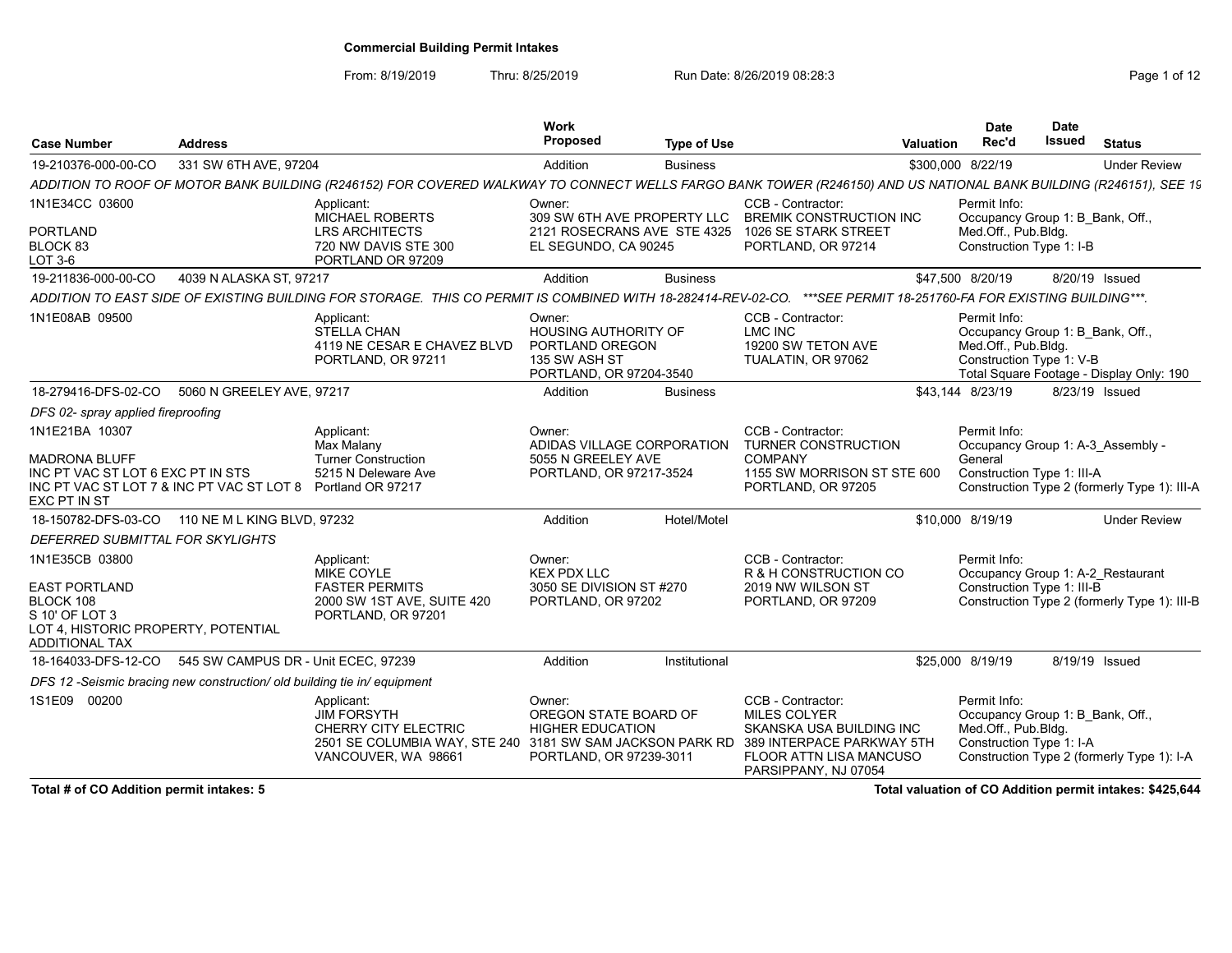| <b>Case Number</b>                                 | <b>Address</b>                    |                                                                                                                                                            | <b>Work</b><br><b>Proposed</b>                                                                                                                 | <b>Type of Use</b> |                                                                                                                                             | Valuation | <b>Date</b><br>Rec'd                                                                             | <b>Date</b><br>Issued | <b>Status</b>                                |
|----------------------------------------------------|-----------------------------------|------------------------------------------------------------------------------------------------------------------------------------------------------------|------------------------------------------------------------------------------------------------------------------------------------------------|--------------------|---------------------------------------------------------------------------------------------------------------------------------------------|-----------|--------------------------------------------------------------------------------------------------|-----------------------|----------------------------------------------|
| 19-214299-000-00-CO                                | 1601 NW 23RD AVE, 97210           |                                                                                                                                                            | Alteration                                                                                                                                     |                    | Apartments/Condos (3 or more units)                                                                                                         |           | \$97,000 8/23/19                                                                                 | 8/23/19 Issued        |                                              |
|                                                    |                                   | RESIDE BUILDING: REMOVE TRIM, SIDE OVER EXISTING SIDING; ADD NEW TRIM                                                                                      |                                                                                                                                                |                    |                                                                                                                                             |           |                                                                                                  |                       |                                              |
| 1N1E28CC 13800                                     |                                   | Applicant:<br>ANTHONY LOVELL<br><b>STRAIGHT LINE EXTERIORS</b><br>7009 NE 47TH AVENUE<br>VANCOUVER, WA 98661                                               | Owner:<br>POMEROY'S ORGANIC<br>LANDSCAPE & DESIGN LLC<br>2100 SW 75TH AVE<br>PORTLAND, OR 97225-3710                                           |                    | CCB - Contractor:<br><b>SCOTT DANIELS</b><br>STRAIGHT LINE SIDING &<br><b>CONSTRUCTION INC</b><br><b>PO BOX 445</b><br>RIDGEFIELD, WA 98642 |           | Permit Info:<br>Occupancy Group 1: R-2 Residential<br>Multi-family<br>Construction Type 1: V-B   |                       |                                              |
| 19-214675-000-00-CO                                | 6803 NE BROADWAY, 97213           |                                                                                                                                                            | Alteration                                                                                                                                     |                    | Apartments/Condos (3 or more units)                                                                                                         |           | \$3,500 8/23/19                                                                                  | 8/23/19 Issued        |                                              |
| CONVERT EXISTING CLOSET UNDER STAIRS TO HALF BATH  |                                   |                                                                                                                                                            |                                                                                                                                                |                    |                                                                                                                                             |           |                                                                                                  |                       |                                              |
| 1N2E29CD 90048                                     |                                   | Applicant:                                                                                                                                                 | Owner:                                                                                                                                         |                    | CCB - Contractor:                                                                                                                           |           |                                                                                                  |                       |                                              |
| <b>BINFORD CONDOMINIUM</b><br>LOT 39               |                                   | <b>MIKE BERG</b><br>5319 SW WESTGATE DR. STE 164<br>PORTLAND, OR 97221                                                                                     | AMAYA URZAA<br>6803 NE BROADWAY<br>PORTLAND, OR 97213-5304                                                                                     |                    | HANDHELD SYSTEMS INC<br>5319 SW WESTGATE DR, SUITE<br>164<br>PORTLAND, OR 97221                                                             |           |                                                                                                  |                       |                                              |
| 19-215837-000-00-CO                                | 524 SE 14TH AVE, 97214            |                                                                                                                                                            | Alteration                                                                                                                                     |                    | Apartments/Condos (3 or more units)                                                                                                         |           | \$2,000 8/23/19                                                                                  |                       | <b>Under Review</b>                          |
| FIRE ESCAPE LOAD TESTING FOR CERTIFICATION         |                                   |                                                                                                                                                            |                                                                                                                                                |                    |                                                                                                                                             |           |                                                                                                  |                       |                                              |
| 1S1E02AB 04300                                     |                                   | Applicant:<br>RICHARD MILLIGAN<br>11036 SW 29TH<br>PORTLAND OR 97219                                                                                       | Owner:<br>MILLIGAN APTS SE LLC<br>PO BOX 19845<br>PORTLAND, OR 97280-0845                                                                      |                    |                                                                                                                                             |           |                                                                                                  |                       |                                              |
| 18-218123-REV-01-CO 1101 SW MARKET ST. 97201       |                                   |                                                                                                                                                            | Alteration                                                                                                                                     |                    | Apartments/Condos (3 or more units)                                                                                                         |           | \$8/21/19                                                                                        | 8/21/19 Issued        |                                              |
|                                                    |                                   | REVISION TO CHANGE TYPE OF EXIT SIGN FROM POWERED TO PHOTOLUMINESCENT                                                                                      |                                                                                                                                                |                    |                                                                                                                                             |           |                                                                                                  |                       |                                              |
| 1S1E04AD 05100<br>PORTLAND<br>BLOCK 266<br>LOT 3&4 |                                   | Applicant:<br>JACK LYON<br>STUDIO 410<br>11575 SW PACIFIC HWY SUITE 111<br><b>TIGARD OR 97223</b>                                                          | Owner:<br>PORTLAND MARCHE LLC<br>PO BOX 1840<br>DANVILLE, CA 94526<br>Owner:<br><b>CERES RICHLAND LLC</b><br>PO BOX 1840<br>DANVILLE, CA 94526 |                    | CCB - Contractor:<br>PLUMBLINE DRYWALL INC<br><b>14504 SW FERN ST</b><br><b>TIGARD, OR 97223</b>                                            |           | Permit Info:<br>Occupancy Group 1: R-2 Residential<br>Multi-family<br>Construction Type 1: III-B |                       | Construction Type 2 (formerly Type 1): III-B |
| 19-213495-000-00-CO                                | 4353 NE HALSEY ST - UNIT 1, 97213 |                                                                                                                                                            | Alteration                                                                                                                                     |                    | Apartments/Condos (3 or more units)                                                                                                         |           | \$1,500 8/20/19                                                                                  |                       | 8/20/19 Under Inspection                     |
|                                                    |                                   | LEGALIZATION OF REMOVING EXISTING LATH AND PLASTER AT UNIT 1 AND RESTORE FIRE-PARTION AT DWELLING UNIT SEPARATION WALL BETWEEN UNITS 1 AND 2, FIRST FLOOR. |                                                                                                                                                |                    |                                                                                                                                             |           |                                                                                                  |                       |                                              |
| 1N2E30CC 90033                                     |                                   | Applicant:<br><b>IVAN REDDING</b>                                                                                                                          | Owner:<br><b>JARED BERNSTEIN</b>                                                                                                               |                    | CCB - Contractor:<br>REDDING CUSTOM BUILDING LLC Occupancy Group 1: R-1 Hotel or Motel                                                      |           | Permit Info:                                                                                     |                       |                                              |
| ROSEGATE CONDOMINIUMS<br>LOT <sub>1</sub>          |                                   | 14450 HOLCOMB BLVD<br>OREGON CITY, OR 97045                                                                                                                | 4353 NE HALSEY ST #1<br>PORTLAND, OR 97213                                                                                                     |                    | 14450 HOLCOMB BLVD<br>OREGON CITY, OR 97045                                                                                                 |           | Construction Type 1: V-B                                                                         |                       |                                              |
|                                                    |                                   |                                                                                                                                                            | Owner:<br><b>JASMIN KAHN</b><br>4353 NE HALSEY ST #1<br>PORTLAND, OR 97213                                                                     |                    |                                                                                                                                             |           |                                                                                                  |                       |                                              |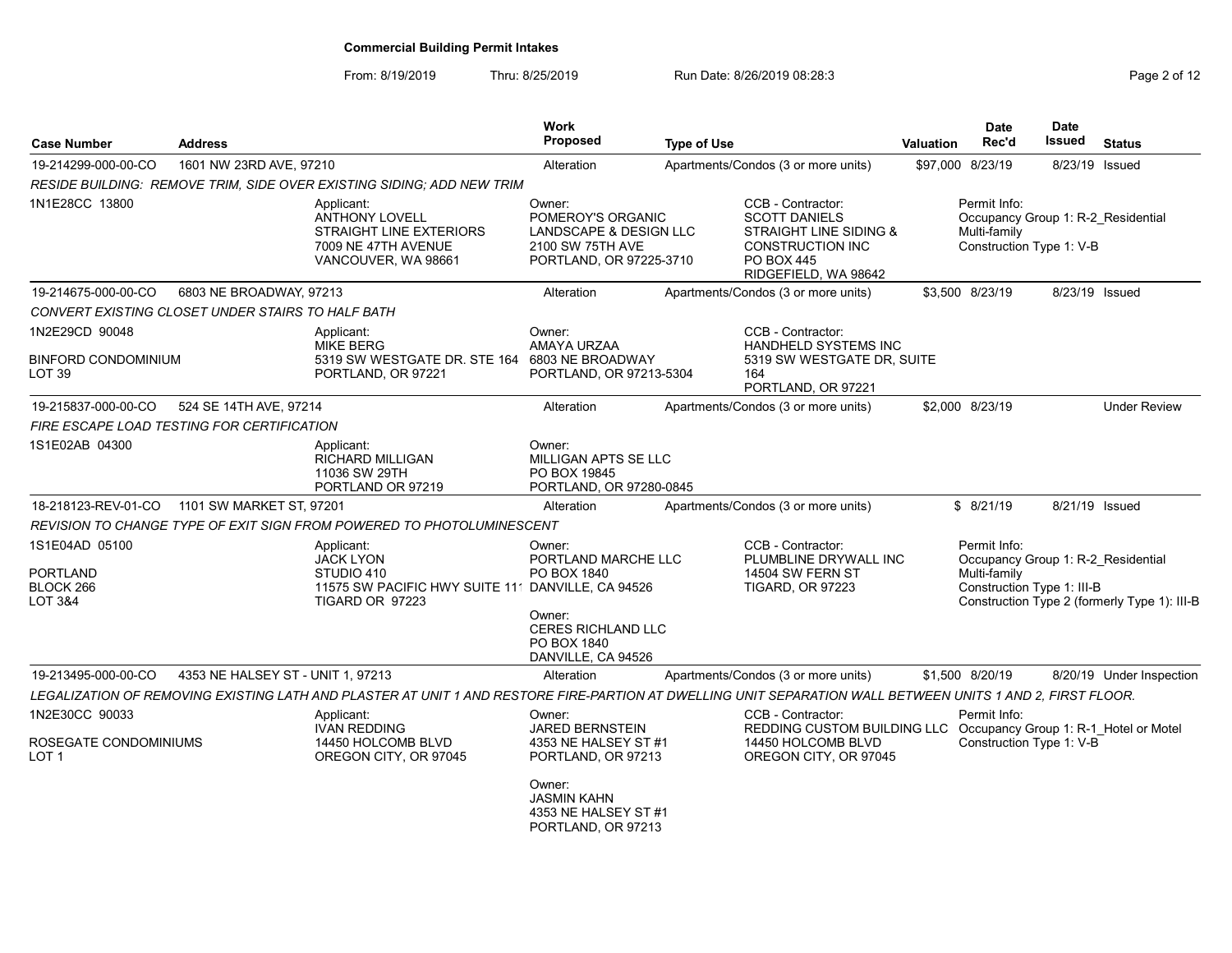| <b>Case Number</b>                               | <b>Address</b>          |                                                                                                                                                                    | Work<br>Proposed                                                                                | <b>Type of Use</b> |                                                                                   | Valuation         | Date<br>Rec'd                            | <b>Date</b><br>Issued<br>Status                                            |
|--------------------------------------------------|-------------------------|--------------------------------------------------------------------------------------------------------------------------------------------------------------------|-------------------------------------------------------------------------------------------------|--------------------|-----------------------------------------------------------------------------------|-------------------|------------------------------------------|----------------------------------------------------------------------------|
| 19-126201-REV-03-CO                              | 901 SW KING AVE, 97205  |                                                                                                                                                                    | Alteration                                                                                      |                    | Apartments/Condos (3 or more units)                                               | \$20,000 8/20/19  |                                          | 8/20/19 Issued                                                             |
|                                                  |                         | REVISION TO SHOW LOCATION OF EXTERIOR FIRE SPRINKLER LINE CONNECTION. NOT SHOWN ON MAIN PERMIT.                                                                    |                                                                                                 |                    |                                                                                   |                   |                                          |                                                                            |
| 1N1E33CD 02500                                   |                         | Applicant:                                                                                                                                                         | Owner:                                                                                          |                    | CCB - Contractor:                                                                 |                   | Permit Info:                             |                                                                            |
| <b>JOHNSONS ADD</b><br><b>BLOCK 5</b><br>LOT 2&3 |                         | RACHAEL SCHULTE<br><b>R&amp;H CONSTRUCTION</b><br>2019 NW WILSON ST<br>PORTLAND, OR 97209                                                                          | KING TOWER HOLDINGS LLC<br>101 SW MAIN ST #1210<br>PORTLAND, OR 97204                           |                    | R & H CONSTRUCTION CO<br>2019 NW WILSON ST<br>PORTLAND, OR 97209                  |                   | Multi-family<br>Construction Type 1: I-A | Occupancy Group 1: R-2_Residential                                         |
| E 50' OF LOT 6&7                                 |                         |                                                                                                                                                                    |                                                                                                 |                    | CCB - Contractor:<br>ALLIANT SYSTEMS LLC<br>351 NW 12TH AVE<br>PORTLAND, OR 97209 |                   |                                          |                                                                            |
| 19-135162-REV-02-CO  1525 SW PARK AVE, 97201     |                         |                                                                                                                                                                    | Alteration                                                                                      | Assembly           |                                                                                   |                   | \$8/21/19                                | 8/21/19 Issued                                                             |
|                                                  |                         | REVISION TO REMOVE AND REPLACE POOL AND SPA SHELLS INSTEAD OF REPAIRING, DFS FOR NEW POOL ADDED TO MAIN PERMIT                                                     |                                                                                                 |                    |                                                                                   |                   |                                          |                                                                            |
| 1S1E04AD 04200                                   |                         | Applicant:                                                                                                                                                         | Owner:                                                                                          |                    | CCB - Contractor:                                                                 |                   | Permit Info:                             |                                                                            |
| <b>PORTLAND</b><br>BLOCK 226<br>LOT 1-8          |                         | PAUL WOLFE<br><b>DOMINEK ARCHITECTURE</b><br>2246 E BURNSIDE ST, #A<br>PORTLAND, OR 97214                                                                          | TR SOUTHPARK SQUARE CORP<br>PO BOX 847<br>CARLSBAD, CA 92018                                    |                    | JR JOHNSON LLC<br>9425 N BURRAGE AVE<br>PORTLAND, OR 97217                        |                   |                                          | Occupancy Group 1: A-4_Assembly - arena<br>Construction Type 1: V-B        |
| 19-215036-000-00-CO                              | 1210 NW 10TH            |                                                                                                                                                                    | Alteration                                                                                      | Assembly           |                                                                                   | \$335,000 8/23/19 |                                          | <b>Under Review</b>                                                        |
|                                                  |                         | CHANGE OF OCCUPANCY FOR NEW TENANT; DEMO EXISTING BATHROOM, ADD NEW WALLS TO CREATE MENS AND WOMENS BATHROOMS WITH ADJOINING CHANGING ROOMS AND SHOWER             |                                                                                                 |                    |                                                                                   |                   |                                          |                                                                            |
| 1N1E34BB 70381                                   |                         | Applicant:                                                                                                                                                         | Owner:                                                                                          |                    | <b>Primary Contractor:</b>                                                        |                   | Permit Info:                             |                                                                            |
|                                                  |                         | <b>ZAC HORTON</b><br>SATTERBERG CONSTRUCTION<br>P.O. BOX 4211<br>Portland, OR 97242                                                                                | SKB-AREP PINNACLE OWNER LLC TO BID<br>222 SW COLUMBIA ST STE 700<br>PORTLAND, OR 97201-6655     |                    |                                                                                   |                   | Construction Type 1: V-B                 | Occupancy Group 1: A-3_Place of Worship                                    |
| 19-212698-000-00-CO                              | 1831 SW RIVER DR, 97201 |                                                                                                                                                                    | Alteration                                                                                      | <b>Business</b>    |                                                                                   |                   | \$1 8/19/19                              | <b>Under Review</b>                                                        |
|                                                  |                         | CHANGE OF OCCUPANCY FROM A-2 TO B FOR NEW TENANT; REMOVAL OF EXISTING RESTAURANT EQUIPMENT UNDER SEPARATE PERMITS; NO STRUCTURAL CHANGES.                          |                                                                                                 |                    |                                                                                   |                   |                                          |                                                                            |
| 1S1E03CA 01200                                   |                         | Applicant:                                                                                                                                                         | Owner:                                                                                          |                    | CCB - Contractor:                                                                 |                   |                                          |                                                                            |
|                                                  |                         | <b>BEN KING</b><br>STEM ARCHITECTURE, INC<br><b>PO BOX 2124</b><br>PORTLAND, OR 97208                                                                              | NBP RIVER DRIVE INVESTMENTS PATH PDX LLC<br>LLC<br>9 SE 3RD AVE #100<br>PORTLAND, OR 97214-1247 |                    | 1831 SW RIVER DR<br>PORTLAND, OR 97201                                            |                   |                                          |                                                                            |
| 19-211951-000-00-CO 2516 SE DIVISION ST, 97202   |                         |                                                                                                                                                                    | Alteration                                                                                      | <b>Business</b>    |                                                                                   | \$56,038 8/20/19  |                                          | <b>Under Review</b>                                                        |
|                                                  |                         | FIRST TIME TI AT 3RD FLOOR TO CREATE (3) NEW TENANT SPACES: SUITE 301: ADD INTERIOR WALLS TO CREATE BREAK ROOM: 2 STORAGE SPACES: CONFERENCE ROOM: OFFICE: HR ROOI |                                                                                                 |                    |                                                                                   |                   |                                          |                                                                            |
| 1S1E12BB 06600                                   |                         | Applicant:                                                                                                                                                         | Owner:                                                                                          |                    | CCB - Contractor:                                                                 |                   | Permit Info:                             |                                                                            |
|                                                  |                         | <b>TERRY AMUNDSON</b>                                                                                                                                              | FIRE & EARTH LLC                                                                                |                    | ANDY LERRITZ                                                                      |                   |                                          | Occupancy Group 1: B Bank, Off.,                                           |
| <b>SIMONS ADD</b><br><b>BLOCK1</b>               |                         | KOBLE CREATIVE ARCHITECTURE 2516 SE DIVISION ST<br>2117 NE OREGON ST #701                                                                                          | PORTLAND, OR 97202                                                                              |                    | DEFORM NW LLC<br>PO BOX 42404                                                     |                   | Med.Off., Pub.Bldg                       | Construction Type 1: III-B                                                 |
| W 90' OF LOT 2&3                                 |                         | PORTLAND OR 97232                                                                                                                                                  |                                                                                                 |                    | PORTLAND, OR 97242                                                                |                   |                                          |                                                                            |
| 19-117961-REV-01-CO 2321 NE ARGYLE ST, 97211     |                         |                                                                                                                                                                    | Alteration                                                                                      | <b>Business</b>    |                                                                                   |                   | \$8/22/19                                | 8/22/19 Issued                                                             |
|                                                  |                         | REVISION TO RELOCATE LIGHTED EMERGENCY EGRESS PATH TO ALIGH WITH SOUTHERN EXIST ADJACENT TO GRID A3.                                                               |                                                                                                 |                    |                                                                                   |                   |                                          |                                                                            |
| 1N1E12CC 01200                                   |                         | Applicant:                                                                                                                                                         | Owner:                                                                                          |                    | CCB - Contractor:                                                                 |                   | Permit Info:                             |                                                                            |
|                                                  |                         | <b>MICHAEL TERPNER</b>                                                                                                                                             | ICON OWNER POOL 3 WEST LLC                                                                      |                    | JAMES RUSSELL VANOSDEL                                                            |                   |                                          | Occupancy Group 1: B_Bank, Off.,                                           |
| SECTION 12 1N 1E                                 |                         | <b>MACKENZIE</b>                                                                                                                                                   | 2 N RIVERSIDE PLZ STE 2350                                                                      |                    | PO BOX 1057                                                                       |                   | Med.Off., Pub.Bldg                       |                                                                            |
| TL 1200 4.62 ACRES                               |                         | 1515 SE WATER AVE #100<br>PORTLAND, OR 97214                                                                                                                       | CHICAGO, IL 60606-2617                                                                          |                    | BATTLE GROUND, WA 98604                                                           |                   |                                          | Construction Type 1: III-B<br>Construction Type 2 (formerly Type 1): III-B |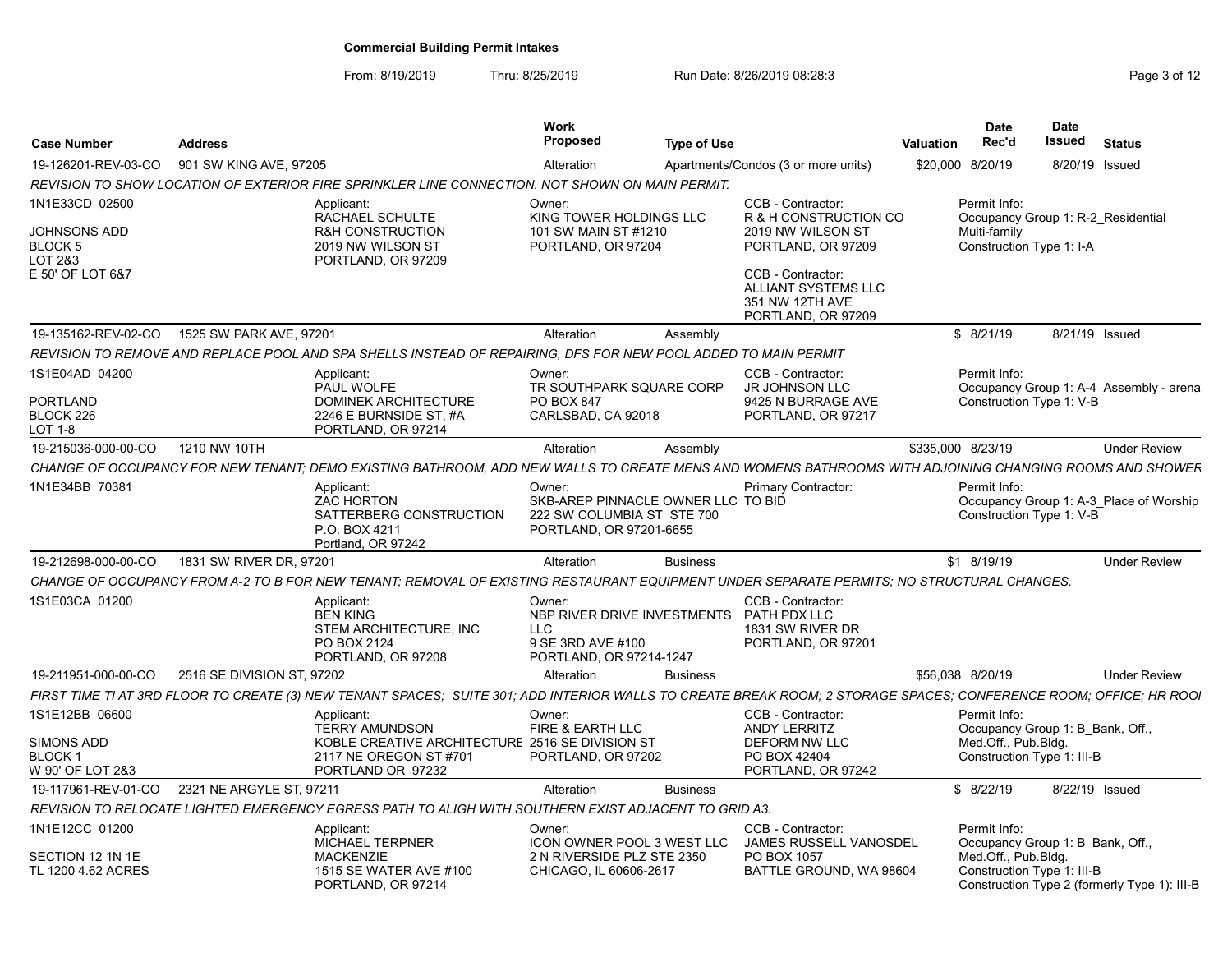| <b>Case Number</b>                                        | <b>Address</b>           |                                                                                                                                                                | Work<br>Proposed                                                                 | <b>Type of Use</b> |                                                                                                          | <b>Date</b><br>Rec'd<br>Valuation   | Date<br><b>Issued</b> Status                                           |
|-----------------------------------------------------------|--------------------------|----------------------------------------------------------------------------------------------------------------------------------------------------------------|----------------------------------------------------------------------------------|--------------------|----------------------------------------------------------------------------------------------------------|-------------------------------------|------------------------------------------------------------------------|
| 19-212714-000-00-CO                                       | 1515 SE WATER AVE, 97214 |                                                                                                                                                                | Alteration                                                                       | <b>Business</b>    |                                                                                                          | \$25,000 8/19/19                    | 8/19/19 Issued                                                         |
| ADD WALL AND NEW DOOR TO ENCLOSE OFFICE SPACE             |                          |                                                                                                                                                                |                                                                                  |                    |                                                                                                          |                                     |                                                                        |
| 1S1E03DA 01400                                            |                          | Applicant:<br>DANIEL SEASHORE<br><b>VIEWPOINT CS</b><br><b>1515 SEWATER AVE</b><br>PORTLAND OR 97214                                                           | Owner:<br>OREGON STATE OF<br>1 SW COLUMBIA ST STE 950<br>PORTLAND, OR 97258-2010 |                    | CCB - Contractor:<br>TS CONSULTING LLC<br><b>PO BOX 885</b><br>TUALATIN, OR 97062                        | Permit Info:<br>Med.Off., Pub.Bldg. | Occupancy Group 1: B Bank, Off.,<br>Construction Type 1: II-B          |
| 18-259860-REV-01-CO 8319 SE POWELL BLVD, 97266            |                          |                                                                                                                                                                | Alteration                                                                       | <b>Business</b>    |                                                                                                          | \$8/19/19                           | 8/19/19 Final                                                          |
|                                                           |                          | REVISION TO ADD 6' FENCED OUTDOOR SEATING AREA AND ADD TWO NEW DOORS IN EXISTING OPENINGS                                                                      |                                                                                  |                    |                                                                                                          |                                     |                                                                        |
| 1S2E09BC 12200<br>SECTION 09 1S 2E<br>TL 12200 0.28 ACRES |                          | Applicant:<br><b>BEN KING</b><br>STEM ARCHITECTURE. INC<br>PO BOX 2124<br>PORTLAND, OR 97208                                                                   | Owner:<br>LOS GORDITOS HOLDING LLC<br>1212 SE DIVISION ST<br>PORTLAND, OR 97202  |                    | CCB - Contractor:<br>WHITE DOG CONSTRUCTION INC<br>1225 NE RUSSET ST<br>PORTLAND, OR 97211               | Permit Info:<br>Med.Off., Pub.Bldg. | Occupancy Group 1: B Bank, Off.,<br>Construction Type 1: V-B           |
| 19-214408-000-00-CO                                       | 5280 SE FOSTER RD, 97206 |                                                                                                                                                                | Alteration                                                                       | <b>Business</b>    |                                                                                                          | \$15,000 8/21/19                    | <b>Under Review</b>                                                    |
|                                                           |                          | SHELL PERMIT TO CREATE NEW DEMISING WALLS AND SEPARATE LOBBY ENTRY TO EXISTING 2ND FLOOR RESIDENTIAL UNIT. WALLS TO SEPARATE WEST TENANT SPACE FROM RESIDENTIA |                                                                                  |                    |                                                                                                          |                                     |                                                                        |
| 1S2E07DB 17400                                            |                          | Applicant:<br>MATT COATS<br><b>FOSTER NORTH LLC</b><br>5109 SE CORA ST<br>PORTLAND, OR 97206                                                                   | Owner:<br>5300 SE FOSTER LLC<br>592 SE ANDOVER PL<br>PORTLAND, OR 97202          |                    | CCB - Contractor:<br><b>M &amp; P NORTHWEST LLC</b><br>169 INDIAN OAK CT<br>MOLALLA, OR 97038            | Permit Info:                        | Construction Type 1: V-B                                               |
| 18-187768-REV-01-CO  1632 SW 12TH AVE, 97201              |                          |                                                                                                                                                                | Alteration                                                                       | <b>Business</b>    |                                                                                                          | \$8/22/19                           | 8/22/19 Issued                                                         |
| REVISION TO REMOVE BRICK TOP CAPS FROM CONCRETE WALLS     |                          |                                                                                                                                                                |                                                                                  |                    |                                                                                                          |                                     |                                                                        |
| 1S1E04AD 05500                                            |                          | Applicant:<br>MARK FUJI                                                                                                                                        | Owner:<br>OREGON STATE OF(BOARD OF                                               |                    | Primary Contractor:<br>TO BID                                                                            | Permit Info:                        | Occupancy Group 1: B Bank, Off.,                                       |
| <b>PORTLAND</b><br>BLOCK 267                              |                          | PORTLAND STATE UNIVERSITY<br>628 SW MONTGOMERY, CPC, 3RD PO BOX 751                                                                                            | <b>HIGHER EDUCATION)</b>                                                         |                    |                                                                                                          | Med.Off., Pub.Bldg.                 | Construction Type 1: V-B                                               |
| INC PT VAC ST LOT 5                                       |                          | <b>FLOOR</b>                                                                                                                                                   | PORTLAND, OR 97207-0751                                                          |                    |                                                                                                          |                                     |                                                                        |
| LOT 6                                                     |                          | PORTLAND OR 97201                                                                                                                                              |                                                                                  |                    |                                                                                                          |                                     |                                                                        |
| 19-151146-REV-03-CO 7100 SE DIVISION ST, 97206            |                          |                                                                                                                                                                | Alteration                                                                       | <b>Business</b>    |                                                                                                          | \$ 8/19/19                          | 8/19/19 Issued                                                         |
|                                                           |                          | VALUE-ADDED REVISION TO DOCUMENT EXISTING CONDITION OF ELECTRICAL ROOM DOOR SWINGING OUT IN DIRECTION OF TRAVEL. ALSO REVISED DOOR SCHEDULE TO SHOW PANIC HAI  |                                                                                  |                    |                                                                                                          |                                     |                                                                        |
| 1S2E05DC 12800                                            |                          | Applicant:<br><b>LAUREN HACKETT</b>                                                                                                                            | Owner:                                                                           |                    | CCB - Contractor:<br>PORTLAND SCHOOL DISTRICT #1、ROSS BUILDERS NORTHWEST LL( Occupancy Group 1: E_School | Permit Info:                        |                                                                        |
| SECTION 05 1S 2E<br>TL 12800 2.14 ACRES                   |                          | STUDIO PETRETTI ARCHITECTURI P O BOX 3107<br>2335 SE 50TH AVE<br>PORTLAND, OR 97215                                                                            | PORTLAND, OR 97208-3107                                                          |                    | 3155 SE CENTURY BLVD STE B<br>HILLSBORO, OR 97123                                                        |                                     | Construction Type 1: V-B<br>Construction Type 2 (formerly Type 1): V-B |
| 18-208004-REV-01-CO                                       | 1300 SW 5TH AVE, 97201   |                                                                                                                                                                | Alteration                                                                       | <b>Business</b>    |                                                                                                          | \$8/19/19                           | <b>Under Review</b>                                                    |
|                                                           |                          | REVISION TO INCLUDE CHANGE IN EXTERIOR CANOPY DESIGN ON WEST SIDE OF BUILDING FACING 5TH AVENUE PER INSPECTION AND CHANGE IN PLANTER DETAIL.                   |                                                                                  |                    |                                                                                                          |                                     |                                                                        |
| 1S1E03BC 01800                                            |                          | Applicant:                                                                                                                                                     | Owner:                                                                           |                    | CCB - Contractor:                                                                                        | Permit Info:                        |                                                                        |
|                                                           |                          | <b>JOHN HEINEN</b>                                                                                                                                             | SOF-XI WFP OWNER LLC                                                             |                    | <b>TURNER CONSTRUCTION</b>                                                                               |                                     | Occupancy Group 1: B_Bank, Off.,                                       |
| <b>PORTLAND</b><br><b>BLOCK 148 TL 1800</b>               |                          | <b>SERA DESIGN</b><br>338 NW 5TH AVE<br>PORTLAND OR 97209                                                                                                      | 591 W PUTNAM AVE<br>GREENWICH, CT 06830                                          |                    | <b>COMPANY</b><br>1155 SW MORRISON ST STE 600<br>PORTLAND, OR 97205                                      | Med.Off., Pub.Bldg.                 | Construction Type 1: I-A<br>Construction Type 2 (formerly Type 1): I-A |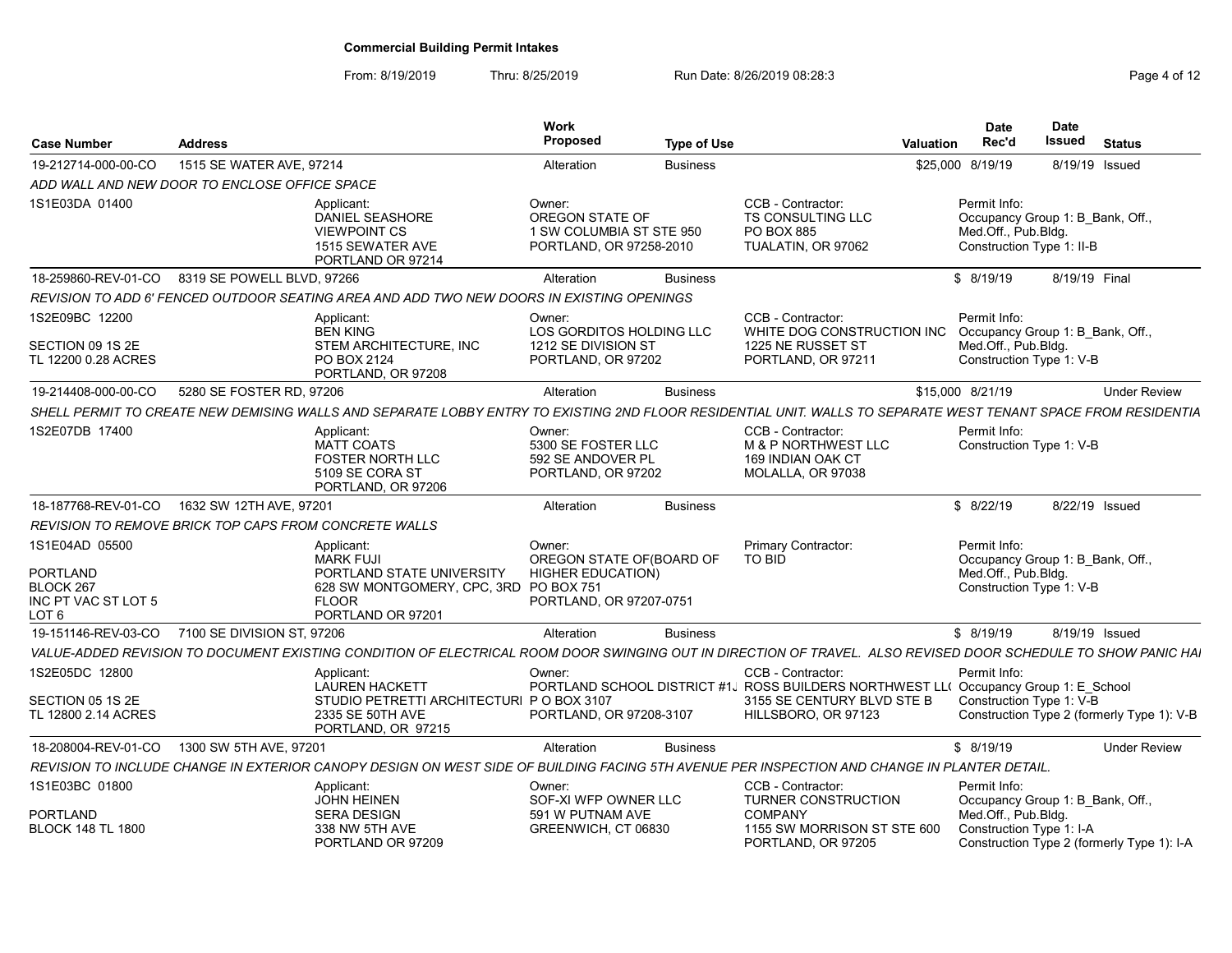| <b>Case Number</b><br><b>Address</b>                                                                                                                        |                                                                                                                                                                     | <b>Work</b><br><b>Proposed</b>                                                   | <b>Type of Use</b> | Valuation                                                                                                                 |                  | <b>Date</b><br>Rec'd                                              | <b>Date</b><br><b>Issued</b> | <b>Status</b>                                                                    |
|-------------------------------------------------------------------------------------------------------------------------------------------------------------|---------------------------------------------------------------------------------------------------------------------------------------------------------------------|----------------------------------------------------------------------------------|--------------------|---------------------------------------------------------------------------------------------------------------------------|------------------|-------------------------------------------------------------------|------------------------------|----------------------------------------------------------------------------------|
| 18-252976-REV-02-CO<br>5234 NE SANDY BLVD, 97213                                                                                                            |                                                                                                                                                                     | Alteration                                                                       | <b>Business</b>    |                                                                                                                           | \$4,000 8/22/19  |                                                                   |                              | <b>Under Review</b>                                                              |
| VALUE ADDED REVISION TO CHANGE ELEVATOR FROM MACHINE-ROOMLESS TYPE TO MACHINE-ROOM DESIGN.                                                                  |                                                                                                                                                                     |                                                                                  |                    |                                                                                                                           |                  |                                                                   |                              |                                                                                  |
| 1N2E30DB 03100<br><b>MERLOW &amp; EXTD</b><br>BLOCK <sub>2</sub><br>LOT 7 EXC PT IN ST                                                                      | Applicant:<br><b>JOHN VAN LOH</b><br><b>MCA ARCHITECTS</b><br>812 SW WASHINGTON ST, SUITE<br>800<br>PORTLAND, OR 97205                                              | Owner:<br>RON ROTHERT INSURANCE INC<br>PO BOX 13099<br>PORTLAND, OR 97213        |                    | CCB - Contractor:<br>COR CONSTRUCTION INC<br>7723 NE 33RD DRIVE SUITE A<br>PORTLAND, OR 97211                             |                  | Permit Info:<br>Med.Off., Pub.Bldg.<br>Construction Type 1: V-B   |                              | Occupancy Group 1: B Bank, Off.,                                                 |
| 838 SW 1ST AVE, 97204<br>19-213720-000-00-CO                                                                                                                |                                                                                                                                                                     | Alteration                                                                       | <b>Business</b>    |                                                                                                                           | \$2,000 8/20/19  |                                                                   |                              | <b>Under Review</b>                                                              |
| FIRE ESCAPE TESTING AND REPAIR FOR CERTIFICATION                                                                                                            |                                                                                                                                                                     |                                                                                  |                    |                                                                                                                           |                  |                                                                   |                              |                                                                                  |
| 1S1E03BA 02000                                                                                                                                              | Applicant:<br><b>DONIA BRADEN</b><br>NJP RESTORATION<br>PO BOX 3804<br>TUALATIN OR 97062                                                                            | Owner:<br><b>MFH DAYTON LLC</b><br>838 SW 1ST AVE #210<br>PORTLAND, OR 97204     |                    | CCB - Contractor:<br><b>BRADEN ENTERPRISE CORP</b><br>PO BOX 3804<br>TUALATIN, OR 97062                                   |                  | Permit Info:<br>Construction Type 1: III-A                        |                              |                                                                                  |
| 18-279893-REV-01-CO<br>1512 NE BROADWAY ST, 97232                                                                                                           |                                                                                                                                                                     | Alteration                                                                       | <b>Business</b>    |                                                                                                                           | \$500 8/20/19    |                                                                   |                              | 8/20/19 Issued                                                                   |
| VALUE ADDED REVISION TO CHANGE LOCATION OF WATER HEATER AND SINK. BUILD NEW WALLS TO ENCLOSE WATER HEATER. CHANGES TO LAYOUT AND DIMENSIONS OF RESTROOM.    |                                                                                                                                                                     |                                                                                  |                    |                                                                                                                           |                  |                                                                   |                              |                                                                                  |
| 1N1E26DC 13700                                                                                                                                              | Applicant:<br><b>DANIEL YOUNG</b><br>OREGON BUSINESS<br><b>ARCHITECTURE</b><br>PO BOX 80301<br>PORTLAND, OR 97280                                                   | Owner:<br>NE BROADWAY PARTNERS<br>P O BOX 529<br>EUGENE, OR 97440-0529           |                    | CCB - Contractor:<br><b>DON BORLAUG</b><br>BORLAUG CONTRACTING INC<br>3155 SE CENTURY BLVD SUITE F<br>HILLSBORO, OR 97123 |                  | Permit Info:<br>Med.Off., Pub.Bldg.<br>Construction Type 1: III-B |                              | Occupancy Group 1: B_Bank, Off.,                                                 |
| 19-213688-000-00-CO<br>2800 NW FRONT AVE, 97210                                                                                                             |                                                                                                                                                                     | Alteration                                                                       | Factory/Industrial |                                                                                                                           | \$87,000 8/20/19 |                                                                   |                              | <b>Under Review</b>                                                              |
| DEMOLISH EXISTING MACHINE FOUNDATION TO ACCOMMODATE NEW MACHINE FOUNDATION.                                                                                 |                                                                                                                                                                     |                                                                                  |                    |                                                                                                                           |                  |                                                                   |                              |                                                                                  |
| 1N1E28B 00600<br>SECTION 28 1N 1E<br>TL 600 12.14 ACRES<br>LAND & IMPS SEE R646279 (R941280901) FOR NEWBERG, OR 97132<br><b>MACH &amp; EQUIP</b>            | Applicant:<br><b>DENNIS SEXTON</b><br>D. SEXTON & ASSOCIATES<br>14465 NE REX HILL CT                                                                                | Owner:<br>SULZER PUMPS (US) INC<br>1255 ENCLAVE PKWY, #300<br>HOUSTON, TX 77077  |                    | CCB - Contractor:<br><b>D SEXTON &amp; ASSOCIATES LLC</b><br>14465 NE REX HILL CT<br>NEWBERG, OR 97132                    |                  | Permit Info:<br>Factory, Mod.Hazard<br>Construction Type 1: V-B   |                              | Occupancy Group 1: F-1 Industrial Plant -                                        |
| 9175 N BRADFORD ST, 97203<br>19-124291-REV-01-CO                                                                                                            |                                                                                                                                                                     | Alteration                                                                       | Factory/Industrial |                                                                                                                           | \$4,000 8/21/19  |                                                                   |                              | 8/21/19 Issued                                                                   |
| VALUE-ADDED REVISION TO ADD NEW EXTERIOR DOOR AND WINDOW, CLARIFICATION ABOUT NEW ACCESSIBLE RAMP, ADDITION OF NEW STUCCO CLADDING ON CMU WALLS AND CHANGES |                                                                                                                                                                     |                                                                                  |                    |                                                                                                                           |                  |                                                                   |                              |                                                                                  |
| 1N1W12BB 04000<br><b>BYARS ADD</b><br><b>BLOCK 4&amp;5 TL 4000</b>                                                                                          | Applicant:<br><b>ZAC HORTON</b><br><b>FASTER PERMITS</b><br>2000 SW 1ST AVE SUITE 420<br>PORTLAND, OR 97201<br>Applicant:<br>PAUL WOLFE<br>DOMINEK ARCHITECTURE LLC | Owner:<br>HUTANI PROPERTIES LLC ETAL<br>9125 N BRADFORD ST<br>PORTLAND, OR 97203 |                    | Primary Contractor:<br>TO BID                                                                                             |                  | Permit Info:<br>Med.Off., Pub.Bldg.<br>Construction Type 1: V-B   |                              | Occupancy Group 1: B Bank, Off.,<br>Construction Type 2 (formerly Type 1): III-B |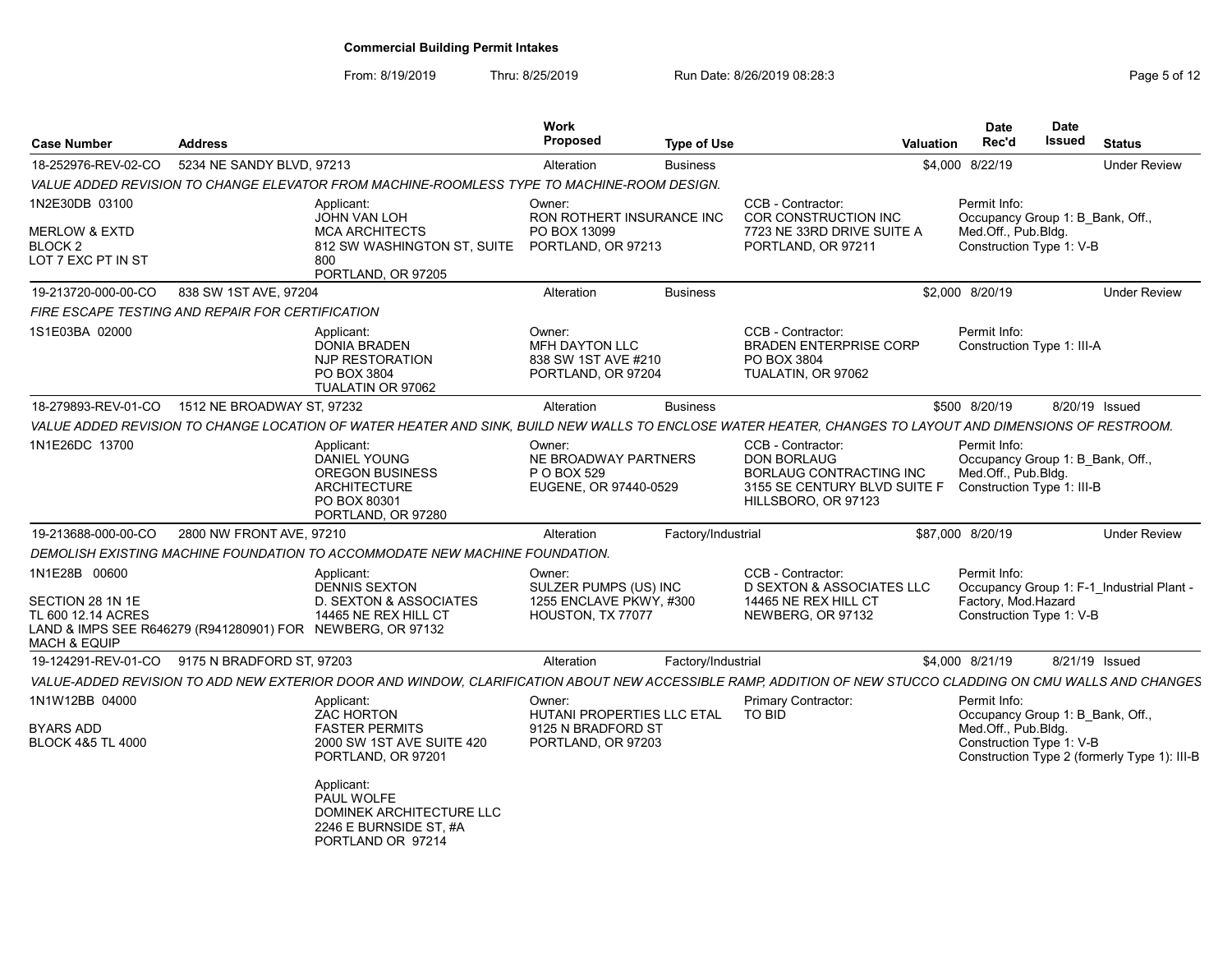| <b>Case Number</b>                                                                             | <b>Address</b>                |                                                                                                                                                                   | <b>Work</b><br><b>Proposed</b>                                                               | <b>Type of Use</b> |                                                                                                                           | Valuation | <b>Date</b><br>Rec'd                                                                                                                              | <b>Date</b><br>Issued | <b>Status</b> |                     |
|------------------------------------------------------------------------------------------------|-------------------------------|-------------------------------------------------------------------------------------------------------------------------------------------------------------------|----------------------------------------------------------------------------------------------|--------------------|---------------------------------------------------------------------------------------------------------------------------|-----------|---------------------------------------------------------------------------------------------------------------------------------------------------|-----------------------|---------------|---------------------|
| 19-213338-000-00-CO                                                                            | 13333 N RIVERGATE BLVD, 97203 |                                                                                                                                                                   | Alteration                                                                                   | Factory/Industrial |                                                                                                                           |           | \$100,000 8/20/19                                                                                                                                 | 8/20/19 Issued        |               |                     |
|                                                                                                |                               | TI FOR EXISTING TENANT TO INSTALL SUPPORTS FOR ELECTRICAL CONDUIT ON WEST SIDE OF BUILDING                                                                        |                                                                                              |                    |                                                                                                                           |           |                                                                                                                                                   |                       |               |                     |
| 2N1W26C 00600                                                                                  |                               | Applicant:<br><b>JOSHUA NORTON</b>                                                                                                                                | Owner:<br>PORT OF PORTLAND                                                                   |                    | CCB - Contractor:<br><b>JH KELLY LLC</b>                                                                                  |           | Permit Info:<br>Occupancy Group 1: S-1 Storage -                                                                                                  |                       |               |                     |
| RIVERGATE INDUSTRIAL DIS<br>BLOCK 25<br>LOT 1 TL 600<br>SPLIT MAP R506017 (R708887010)         |                               | <b>GP NWSC</b><br>1333 N RIVERGATE BLVD<br>PORTLAND, OR 97203                                                                                                     | PO BOX 105681<br>ATLANTA, GA 30348-5681                                                      |                    | PO BOX 2038<br>LONGVIEW, WA 98632<br>LONGVIEW WA 98632                                                                    |           | Moderate Hazard, Warehouse<br>Construction Type 1: V-B<br>Construction Type 2 (formerly Type 1): V-B                                              |                       |               |                     |
| 19-212064-000-00-CO                                                                            | 1343 N HAYDEN IS DR, 97217    |                                                                                                                                                                   | Alteration                                                                                   | Mercantile         |                                                                                                                           |           | \$57,106 8/21/19                                                                                                                                  | 8/21/19 Issued        |               |                     |
|                                                                                                |                               | PARTIAL CHANGE OCCUPANCY FROM RETAIL TO OFFICE. ADD DEMISING WALL TO CREATE 2 NEW TENANT SPACES. T.I. IN 1 NEW SPACE, NO OCCUPANCY IN OTHER. RELOCATE 1 BATHRO(   |                                                                                              |                    |                                                                                                                           |           |                                                                                                                                                   |                       |               |                     |
| 2N1E34C 00300                                                                                  |                               | Applicant:<br><b>STEVE EWOLDT</b><br>ARTIFEKT ARCHITECTURE +<br><b>INTERIORS</b><br>5011 SW FAIRHAVEN DR<br>PORTLAND OR 97221                                     | Owner:<br>HAYDEN'S CORNER LLC<br>PO BOX 25716<br>PORTLAND, OR 97298-0716                     |                    | CCB - Contractor:<br><b>JILL YOUNGBERG</b><br>NORWEST CONTRACTORS INC<br>PO BOX 25305<br>PORTLAND, OR 97298-0305          |           | Permit Info:<br>Occupancy Group 1: B Bank, Off.,<br>Med.Off., Pub.Bldg.<br>Construction Type 1: V-B<br>Construction Type 2 (formerly Type 1): V-B |                       |               |                     |
| 19-155798-REV-01-CO  1375 SE HAWTHORNE BLVD, 97214                                             |                               |                                                                                                                                                                   | Alteration                                                                                   | Mercantile         |                                                                                                                           |           | \$8/20/19                                                                                                                                         | 8/20/19 Issued        |               |                     |
|                                                                                                |                               | REVISION TO ADD WATER STATION COUNTER, ADD SHELF, GRIDDLE STATION, HEAT LAMPS. MOVE ICE WELL AND HAND SINK, CHANGE COUNTER HEIGHT TO 42" AND ADD ACCESSIBLE COUNT |                                                                                              |                    |                                                                                                                           |           |                                                                                                                                                   |                       |               |                     |
| 1S1E02BD 09300                                                                                 |                               | Applicant:<br><b>KURT HUFFMAN</b><br><b>CHEFSTABLE</b><br>819 SE GRANT ST<br>PORTLAND OR 97214                                                                    | Owner:<br>UDG 14TH & HAWTHORNE LLC<br>735 SW 158TH AVE #180<br>BEAVERTON, OR 97006-4952      |                    | <b>CCB - Contractor:</b><br><b>BONSAI DESIGN LLC</b><br>610 SW ALDER ST SUITE 901<br>PORTLAND, OR 97205                   |           | Permit Info:<br>Occupancy Group 1: A-2 Restaurant<br>Construction Type 1: V-A                                                                     |                       |               |                     |
| 18-281472-REV-03-CO                                                                            | 450 SW YAMHILL ST             |                                                                                                                                                                   | Alteration                                                                                   | Mercantile         |                                                                                                                           |           | \$8/20/19                                                                                                                                         |                       |               | <b>Under Review</b> |
|                                                                                                |                               | REVISION TO CHANGE OCCUPANCY OF EXISTING STORAGE ROOM FROM 'S' TO 'B'                                                                                             |                                                                                              |                    |                                                                                                                           |           |                                                                                                                                                   |                       |               |                     |
| 1S1E03BB 90002                                                                                 |                               | Applicant:<br><b>CARSTEN VOECKER</b><br><b>WOODS BAGOT</b><br>88 KEARNY ST, FLOOR 19<br>SAN FRANCISCO, CA 94108                                                   | Owner:<br>PIONEER PLACE LLC<br>PO BOX 617905<br>CHICAGO, IL 60661-7905                       |                    | CCB - Contractor:<br>HOFFMAN CONSTRUCTION<br><b>COMPANY OF OREGON</b><br>805 SW BROADWAY SUITE 2100<br>PORTLAND, OR 97205 |           | Permit Info:<br>Occupancy Group 1: M Store, Service<br>Station<br>Construction Type 1: II-B<br>Construction Type 2 (formerly Type 1): I-A         |                       |               |                     |
| 19-126379-REV-01-CO 345 SW HARRISON ST, 97201                                                  |                               |                                                                                                                                                                   | Alteration                                                                                   | Mercantile         |                                                                                                                           |           | \$45,000 8/23/19                                                                                                                                  |                       |               | <b>Under Review</b> |
|                                                                                                |                               | VALUE-ADDED REVISION - CHANGE TO FLOOR PLAN INCLUDING SHELVING LAYOUT. ACCESSIBILITY AT CHECKOUT, CHANGES AT PHARMACY, AND AT RCP AND HANGING WALLS, NO EXTERIOI  |                                                                                              |                    |                                                                                                                           |           |                                                                                                                                                   |                       |               |                     |
| 1S1E03CB 01600                                                                                 |                               | Applicant:<br><b>RAY PICKARD</b><br><b>GLR</b><br>222 SW HARRISON ST,<br><b>HARRISON TOWER #10A</b><br>PORTLAND, OR 97201                                         | Owner:<br><b>FOURTH &amp; HARRISON LLC</b><br>920 SW 6TH AVE #223<br>PORTLAND, OR 97204-1207 |                    | CCB - Contractor:<br>GLR INC A CORPORATION OF OHI Occupancy Group 1: M Store, Service<br>3795 WYSE RD<br>DAYTON, OH 45414 |           | Permit Info:<br>Station<br>Construction Type 1: I-A                                                                                               |                       |               |                     |
| 19-209178-000-00-CO                                                                            | 1314 N SKIDMORE ST, 97217     |                                                                                                                                                                   | Alteration                                                                                   | Mercantile         |                                                                                                                           |           | \$60,000 8/20/19                                                                                                                                  | 8/20/19 Issued        |               |                     |
|                                                                                                |                               | SHELL TI - NO OCCUPANCY THIS PERMIT - ADD BATHROOM IN NORTHEAST TENANT SPACE.                                                                                     |                                                                                              |                    |                                                                                                                           |           |                                                                                                                                                   |                       |               |                     |
| 1N1E22CB 07300                                                                                 |                               | Applicant:                                                                                                                                                        | Owner:                                                                                       |                    | CCB - Contractor:                                                                                                         |           | Permit Info:                                                                                                                                      |                       |               |                     |
| MULTNOMAH<br><b>BLOCK 7</b><br>LOT 1 EXC PT IN ST & EXC PT IN ALLEY<br>LOT 3&5 EXC PT IN ALLEY |                               | NICOLETTE STAUFFER<br><b>HOLST ARCHITECTURE</b><br>110 SE 8TH AVENUE<br>PORTLAND, OR 97214                                                                        | 1741 VILLAGE CENTER CIR<br>LAS VEGAS, NV 89134-6303                                          |                    | 1332 SKIDMORE APARTMENTS LLI FORE CONSTRUCTION LLC<br>1741 VILLAGE CENTER CIRCLE<br>LAS VEGAS, NV 89134                   |           | Occupancy Group 1: M Store, Service<br>Station<br>Construction Type 1: I-A                                                                        |                       |               |                     |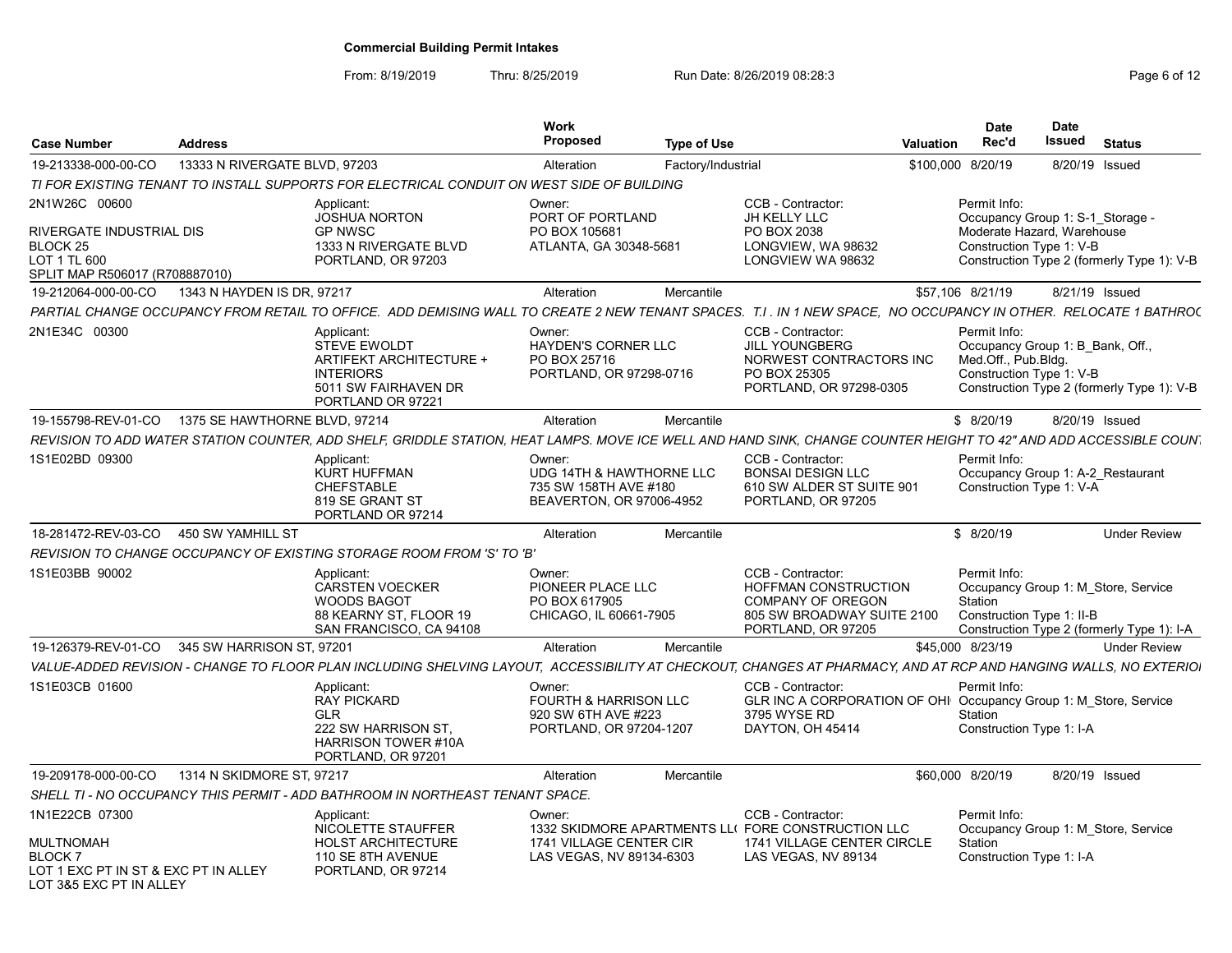| <b>Case Number</b>                                                                                                                                                  | <b>Address</b>            |                                                                                                                                                                    | Work<br><b>Proposed</b>                                                | <b>Type of Use</b> |                                                                                       | Valuation | Date<br>Rec'd                                                                                                | <b>Date</b><br><b>Issued</b> | <b>Status</b> |                     |
|---------------------------------------------------------------------------------------------------------------------------------------------------------------------|---------------------------|--------------------------------------------------------------------------------------------------------------------------------------------------------------------|------------------------------------------------------------------------|--------------------|---------------------------------------------------------------------------------------|-----------|--------------------------------------------------------------------------------------------------------------|------------------------------|---------------|---------------------|
| 19-213783-000-00-CO                                                                                                                                                 | 6308 N MARINE DR, 97203   |                                                                                                                                                                    | Alteration                                                             | Storage            |                                                                                       |           | \$38,145 8/20/19                                                                                             |                              |               | <b>Under Review</b> |
|                                                                                                                                                                     |                           | TI FOR EXISTING TENANT - NO CHANGE OF OCCUPANCY. DEMOLITION INCLUDES INTERIOR PARTITION WALLS, BOLLARDS, DOORS, AND LIGHTING. INFILL EXISTING OPENINGS IN CONCRETE |                                                                        |                    |                                                                                       |           |                                                                                                              |                              |               |                     |
| 2N1E30C 01300                                                                                                                                                       |                           | Applicant:<br><b>MIKE COYLE</b>                                                                                                                                    | Owner:<br>LIT INDUSTRIAL LTD                                           |                    | CCB - Contractor:<br><b>WALEN CONSTRUCTION LLC</b>                                    |           | Permit Info:<br>Occupancy Group 1: S-1 Storage -                                                             |                              |               |                     |
| RIVERGATE INDUSTRIAL DIS<br>BLOCK 26<br>LOT 5 EXC PT IN ST<br>LAND & IMPS SEE R657897 (R708887881) FOR<br>MACH & EQUIP & SEE R672269 (R708887882)<br>FOR OTHER IMPS |                           | <b>FASTER PERMITS</b><br>2000 SW 1ST AVE, STE 420<br>PORTLAND, OR 97201                                                                                            | <b>PARTNERSHIP</b><br>1717 MCKINNEY AVE #1900<br>DALLAS, TX 75202-1253 |                    | 13625 SW FARMINGTON RD<br>BEAVERTON, OR 97005                                         |           | Moderate Hazard, Warehouse<br>Construction Type 1: III-B                                                     |                              |               |                     |
| 19-215666-000-00-CO                                                                                                                                                 | 2455 NW NICOLAI ST. 97210 |                                                                                                                                                                    | Alteration                                                             | Storage            |                                                                                       |           | \$40,745 8/23/19                                                                                             |                              |               | <b>Under Review</b> |
| <b>INSTALL RACKING FOR STORAGE.</b>                                                                                                                                 |                           |                                                                                                                                                                    |                                                                        |                    |                                                                                       |           |                                                                                                              |                              |               |                     |
| 1N1E28BC 02200<br>SECTION 28 1N 1E<br>TL 2200 7.84 ACRES                                                                                                            |                           | Applicant:<br><b>BRIAN PINCH</b><br>NORLIFT OF OREGON<br>7373 MILWAUKIE EXPRESSWAY                                                                                 | Owner:<br><b>ROSAN INC</b><br>PO BOX 10105<br>PORTLAND, OR 97296       |                    | CCB - Contractor:<br>NORLIFT OF OREGON INC<br>PO BOX 68348<br>PORTLAND, OR 97268-0348 |           | Permit Info:<br>Occupancy Group 1: S-1 Storage -<br>Moderate Hazard, Warehouse<br>Construction Type 1: III-B |                              |               |                     |
|                                                                                                                                                                     |                           | PORTLAND OR 97222                                                                                                                                                  |                                                                        |                    | CCB - Contractor:<br>CORNICE CONSTRUCTION LLC<br>PO BOX 672<br>SCAPPOOSE, OR 97056    |           |                                                                                                              |                              |               |                     |
| 18-245233-DFS-04-CO 2108 W BURNSIDE ST, 97210                                                                                                                       |                           |                                                                                                                                                                    | Alteration                                                             | Storage            |                                                                                       |           | \$5,000 8/21/19                                                                                              |                              |               | <b>Under Review</b> |
| <b>DFS FOR EXTERIOR STOREFRONT</b>                                                                                                                                  |                           |                                                                                                                                                                    |                                                                        |                    |                                                                                       |           |                                                                                                              |                              |               |                     |
| 1N1E33CA 14700<br>SECTION 33 1N 1E                                                                                                                                  |                           | Applicant:<br><b>MIKE COYLE</b><br><b>FASTER PERMITS</b>                                                                                                           | Owner:<br>WEST 21 LLC<br>2108 W BURNSIDE ST                            |                    | CCB - Contractor:<br>R & H CONSTRUCTION CO<br>2019 NW WILSON ST                       |           | Permit Info:<br>Occupancy Group 1: B Bank, Off.,<br>Med.Off., Pub.Bldg.                                      |                              |               |                     |
| TL 14700 0.38 ACRES                                                                                                                                                 |                           | 2000 SW 1ST AVE, SUITE 420<br>PORTLAND, OR 97201                                                                                                                   | PORTLAND, OR 97210-3520                                                |                    | PORTLAND, OR 97209                                                                    |           | Construction Type 1: III-B<br>Construction Type 2 (formerly Type 1): III-B                                   |                              |               |                     |
| Total # of CO Alteration permit intakes: 31                                                                                                                         |                           |                                                                                                                                                                    |                                                                        |                    |                                                                                       |           | Total valuation of CO Alteration permit intakes: \$998,535                                                   |                              |               |                     |
| 19-126742-REV-01-CO 5000 N WILLAMETTE BLVD, 97203                                                                                                                   |                           |                                                                                                                                                                    | Demolition                                                             | Assembly           |                                                                                       |           | \$8/23/19                                                                                                    |                              |               | <b>Under Review</b> |
|                                                                                                                                                                     |                           | REVISION TO UPDATE TREE PROTECTION PLAN AND ARBORIST REPORT                                                                                                        |                                                                        |                    |                                                                                       |           |                                                                                                              |                              |               |                     |
| 1N1E18A 00100                                                                                                                                                       |                           | Applicant:<br><b>BETHANY GELBRICH</b>                                                                                                                              | Owner:<br>UNIVERSITY OF PORTLAND                                       |                    | CCB - Contractor:<br><b>ROB YORKE</b>                                                 |           |                                                                                                              |                              |               |                     |
| SECTION 18 1N 1E<br>TL 100 80.73 ACRES                                                                                                                              |                           | <b>SRG PARTNERSHIP INC</b><br>621 SW COLUMBIA ST<br>PORTLAND OR 97201                                                                                              | 5000 N WILLAMETTE BLVD<br>PORTLAND, OR 97203-5743                      |                    | YORKE & CURTIS INC<br>4480 SW 101ST AVE<br>BEAVERTON, OR 97005-3427                   |           |                                                                                                              |                              |               |                     |
| 19-214481-000-00-CO                                                                                                                                                 | 4530 NE 138TH AVE, 97230  |                                                                                                                                                                    | Demolition                                                             | Factory/Industrial |                                                                                       |           | \$85,000 8/21/19                                                                                             |                              |               | <b>Under Review</b> |
|                                                                                                                                                                     |                           | DEMOLISH OPEN BAY GARAGE BUILDING; ALONG WITH ASSOCIATED SITE WORK TO INCLUDE NEW PAVING OF DRIVEWAY; INSTALLATION OF CATCH BASIN, DRAINAGE PIPE TO TIE INTO EXIST |                                                                        |                    |                                                                                       |           |                                                                                                              |                              |               |                     |
| 1N2E23D 00100                                                                                                                                                       |                           | Applicant:<br><b>DOUG LICHTER</b>                                                                                                                                  | Owner:<br>NE 138TH LLC                                                 |                    | CCB - Contractor:<br>CORE ENVIRONMENTAL LLC                                           |           |                                                                                                              |                              |               |                     |
| SECTION 23 1N 2E<br>TL 100 11.72 ACRES SPLIT LEVY R318534<br>R94223-0840<br><b>Enterprise Zone</b>                                                                  |                           | 4530 NE 138TH<br>PORTLAND OR 97230                                                                                                                                 | PO BOX 301427<br>PORTLAND, OR 97294                                    |                    | PO BOX 310427<br>PORTLAND, OR 97294                                                   |           |                                                                                                              |                              |               |                     |
| <b>Potential Additional taxes</b>                                                                                                                                   |                           |                                                                                                                                                                    |                                                                        |                    |                                                                                       |           |                                                                                                              |                              |               |                     |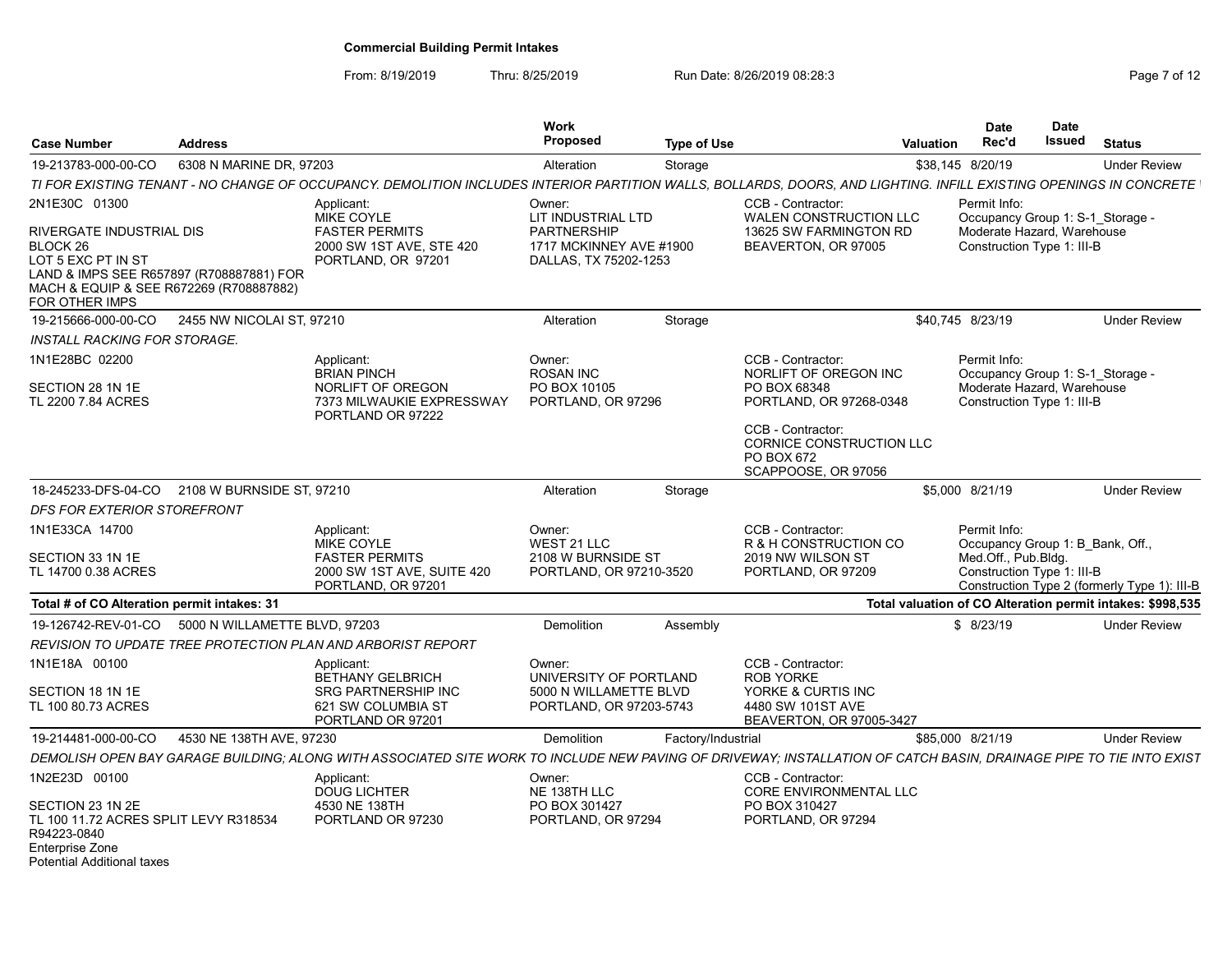| <b>Case Number</b>                                                                                                                                | <b>Address</b>           |                                                                                                                          | Work<br>Proposed                                                                                          | <b>Type of Use</b> |                                                                                                                            | Valuation | <b>Date</b><br>Rec'd                                                                             | <b>Date</b><br>Issued | <b>Status</b>                                              |
|---------------------------------------------------------------------------------------------------------------------------------------------------|--------------------------|--------------------------------------------------------------------------------------------------------------------------|-----------------------------------------------------------------------------------------------------------|--------------------|----------------------------------------------------------------------------------------------------------------------------|-----------|--------------------------------------------------------------------------------------------------|-----------------------|------------------------------------------------------------|
| 19-210855-000-00-CO                                                                                                                               | 5501 NW FRONT AVE, 97210 |                                                                                                                          | Demolition                                                                                                | Utility            |                                                                                                                            |           | \$24,000 8/19/19                                                                                 | 8/19/19               | Issued                                                     |
|                                                                                                                                                   |                          | DEMOLITION TO REMOVE RACK #2 BETWEEN RAILWAY IN ITS ENTIRETY, INCLUDING SLAB AND FOUNDATION.                             |                                                                                                           |                    |                                                                                                                            |           |                                                                                                  |                       |                                                            |
| 1N1E19B 00400<br>SECTION 19 1N 1E<br>TL 400 31.27 ACRES<br>LAND & IMPS SEE R646226 (R941190641) FOR PORTLAND, OR 97239<br><b>MACH &amp; EQUIP</b> |                          | Applicant:<br><b>DEREK PETREK</b><br><b>JHI ENGINEERING</b><br>018 SW BOUNDARY CT, SUITE 200 3900 ESSEX LN STE 700       | Owner:<br>ZENITH ENERGY TERMINALS<br><b>HOLDINGS LLC</b><br>HOUSTON, TX 77027                             |                    | <b>Primary Contractor:</b><br>MICHAEL WHITE<br><b>G H MCCULLOCH INC</b><br>18200 SW PACIFIC HWY<br>TUALATIN, OR 97062-6964 |           |                                                                                                  |                       |                                                            |
| 19-210876-000-00-CO                                                                                                                               | 5501 NW FRONT AVE, 97210 |                                                                                                                          | Demolition                                                                                                | Utility            |                                                                                                                            |           | \$15,000 8/19/19                                                                                 | 8/19/19 Issued        |                                                            |
| DEMOLITION TO REMOVE RACK #5. SLAB TO REMAIN                                                                                                      |                          |                                                                                                                          |                                                                                                           |                    |                                                                                                                            |           |                                                                                                  |                       |                                                            |
| 1N1E19B 00400<br>SECTION 19 1N 1E<br>TL 400 31.27 ACRES<br>LAND & IMPS SEE R646226 (R941190641) FOR PORTLAND, OR 97239<br><b>MACH &amp; EQUIP</b> |                          | Applicant:<br><b>DEREK PETREK</b><br><b>JHI ENGINEERING</b><br>018 SW BOUNDARY CT, SUITE 200 3900 ESSEX LN STE 700       | Owner:<br>ZENITH ENERGY TERMINALS<br><b>HOLDINGS LLC</b><br>HOUSTON, TX 77027                             |                    | <b>Primary Contractor:</b><br>MICHAEL WHITE<br><b>G H MCCULLOCH INC</b><br>18200 SW PACIFIC HWY<br>TUALATIN, OR 97062-6964 |           |                                                                                                  |                       |                                                            |
| Total # of CO Demolition permit intakes: 4                                                                                                        |                          |                                                                                                                          |                                                                                                           |                    |                                                                                                                            |           |                                                                                                  |                       | Total valuation of CO Demolition permit intakes: \$124,000 |
| 17-134843-DFS-11-CO                                                                                                                               | 955 SE 12TH AVE, 97214   |                                                                                                                          | <b>New Construction</b>                                                                                   |                    | Apartments/Condos (3 or more units)                                                                                        |           | \$6,500 8/22/19                                                                                  | 8/22/19 Issued        |                                                            |
| DFS 11 - HVAC Seismic Restraint                                                                                                                   |                          |                                                                                                                          |                                                                                                           |                    |                                                                                                                            |           |                                                                                                  |                       |                                                            |
| 1S1E02BA 03800                                                                                                                                    |                          | Applicant:<br>Craig Yundt<br>MCRT PNW CONSTRUCTION LLC<br>220 NW 2ND AVE STE 900<br>PORTLAND OR 97209                    | Owner:<br><b>COLUMBIA BUCKMAN VENTURE</b><br><b>LLC</b><br>220 NW 2ND AVE #900<br>PORTLAND, OR 97209-3946 |                    | CCB - Contractor:<br>David Johnson<br>MCRT PNW CONSTRUCTION LLC<br>220 NW 2ND AVE SUITE 900<br>PORTLAND, OR 97209          |           | Permit Info:<br>Occupancy Group 1: R-2 Residential<br>Multi-family<br>Construction Type 1: III-A |                       | Construction Type 2 (formerly Type 1): I-A                 |
| 17-134843-DFS-09-CO                                                                                                                               | 955 SE 12TH AVE, 97214   |                                                                                                                          | New Construction                                                                                          |                    | Apartments/Condos (3 or more units)                                                                                        |           | \$6,600 8/22/19                                                                                  | 8/22/19 Issued        |                                                            |
| DFS 09-acousitical ceiling system.                                                                                                                |                          |                                                                                                                          |                                                                                                           |                    |                                                                                                                            |           |                                                                                                  |                       |                                                            |
| 1S1E02BA 03800                                                                                                                                    |                          | Applicant:<br>Craig Yundt<br>MCRT PNW CONSTRUCTION LLC<br>220 NW 2ND AVE STE 900<br>PORTLAND OR 97209                    | Owner:<br><b>COLUMBIA BUCKMAN VENTURE</b><br><b>LLC</b><br>220 NW 2ND AVE #900<br>PORTLAND, OR 97209-3946 |                    | CCB - Contractor:<br>David Johnson<br>MCRT PNW CONSTRUCTION LLC<br>220 NW 2ND AVE SUITE 900<br>PORTLAND, OR 97209          |           | Permit Info:<br>Occupancy Group 1: R-2 Residential<br>Multi-family<br>Construction Type 1: III-A |                       | Construction Type 2 (formerly Type 1): I-A                 |
| 17-134843-DFS-08-CO 955 SE 12TH AVE, 97214                                                                                                        |                          |                                                                                                                          | New Construction                                                                                          |                    | Apartments/Condos (3 or more units)                                                                                        |           | \$170,000 8/22/19                                                                                | 8/22/19 Issued        |                                                            |
|                                                                                                                                                   |                          | DFS 08-bolt on decks and guardrails. (2nd floor guardrail railings NOT included in this submittal. Will be separate DFS) |                                                                                                           |                    |                                                                                                                            |           |                                                                                                  |                       |                                                            |
| 1S1E02BA 03800                                                                                                                                    |                          | Applicant:<br>Craig Yundt<br>MCRT PNW CONSTRUCTION LLC<br>220 NW 2ND AVE STE 900<br>PORTLAND OR 97209                    | Owner:<br><b>COLUMBIA BUCKMAN VENTURE</b><br><b>LLC</b><br>220 NW 2ND AVE #900<br>PORTLAND, OR 97209-3946 |                    | CCB - Contractor:<br>David Johnson<br>MCRT PNW CONSTRUCTION LLC<br>220 NW 2ND AVE SUITE 900<br>PORTLAND, OR 97209          |           | Permit Info:<br>Occupancy Group 1: R-2 Residential<br>Multi-family<br>Construction Type 1: III-A |                       | Construction Type 2 (formerly Type 1): I-A                 |
| 17-214630-DFS-06-CO                                                                                                                               | 2580 SE ANKENY ST, 97214 |                                                                                                                          | <b>New Construction</b>                                                                                   |                    | Apartments/Condos (3 or more units)                                                                                        |           | \$1,000 8/21/19                                                                                  |                       | <b>Under Review</b>                                        |
| DFS FOR ATTACHMENT OF ROOFTOP MECHANICAL                                                                                                          |                          |                                                                                                                          |                                                                                                           |                    |                                                                                                                            |           |                                                                                                  |                       |                                                            |
| 1N1E36CC 18300<br><b>ETNA</b><br><b>BLOCK 9 TL 18300</b>                                                                                          |                          | Applicant:<br><b>DAVID MULLENS</b><br>URBAN DEVELOPMENT GROUP<br>735 SW 158TH AVENUE<br>BEAVERTON, OR 97006              | Owner:<br>UDG 26TH & ANKENY LLC<br>735 SW 158TH AVE<br>BEAVERTON, OR 97006-4952                           |                    | CCB - Contractor:<br>SK HOFF CONSTRUCTION LLC<br>735 SW 158TH AVE<br>BEAVERTON, OR 97006                                   |           | Permit Info:<br>Occupancy Group 1: R-2 Residential<br>Multi-family<br>Construction Type 1: III-B |                       | Construction Type 2 (formerly Type 1): III-B               |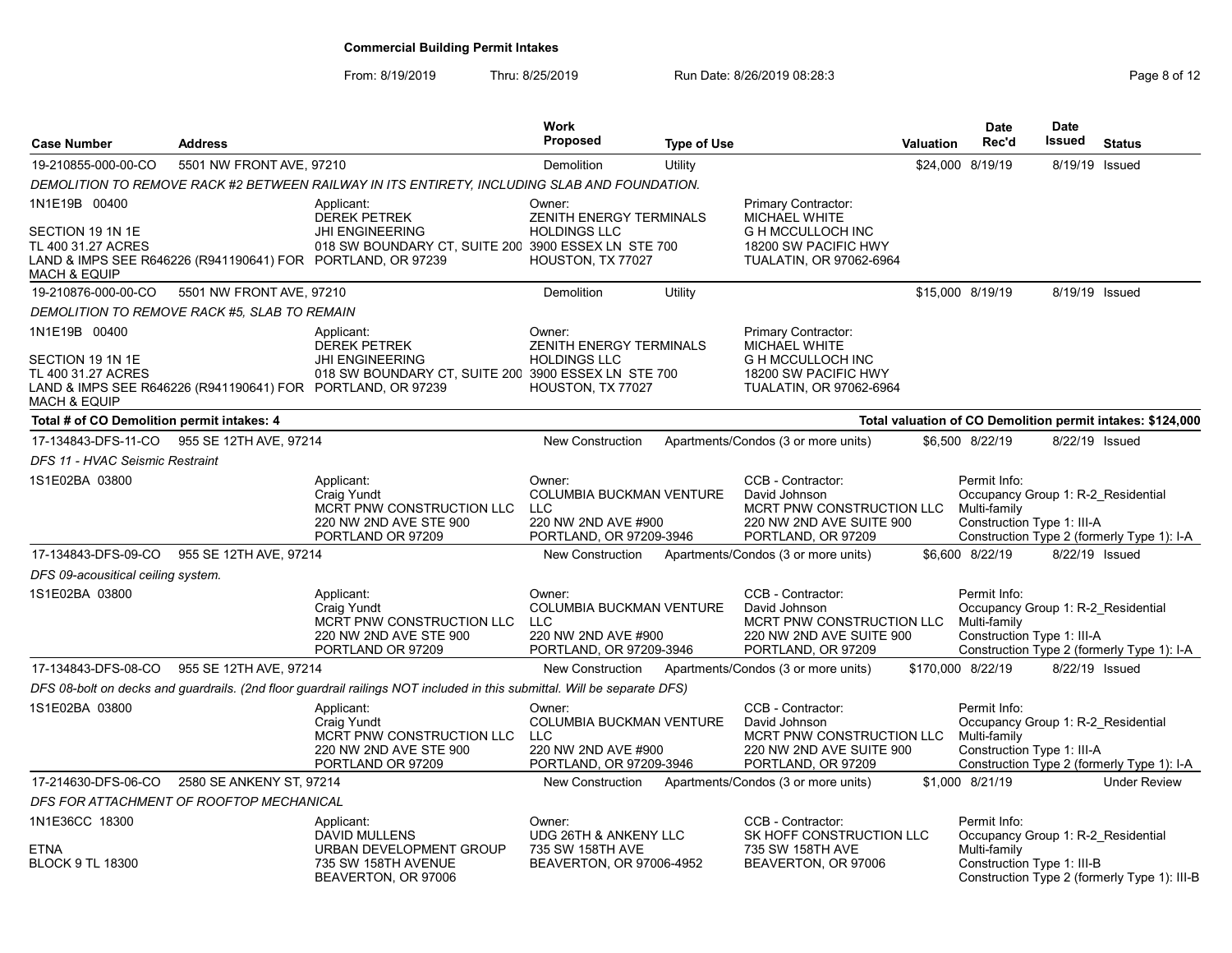From: 8/19/2019 Thru: 8/25/2019 Run Date: 8/26/2019 08:28:3

| Page 9 of 12 |  |  |  |  |
|--------------|--|--|--|--|
|--------------|--|--|--|--|

| <b>Case Number</b>                                       | <b>Address</b>                                        |                                                                                                                                               | <b>Work</b><br><b>Proposed</b>                                                         | <b>Type of Use</b> |                                                                                                                                | <b>Valuation</b> | <b>Date</b><br>Rec'd                                                                             | <b>Date</b><br>Issued | <b>Status</b>                                                                     |
|----------------------------------------------------------|-------------------------------------------------------|-----------------------------------------------------------------------------------------------------------------------------------------------|----------------------------------------------------------------------------------------|--------------------|--------------------------------------------------------------------------------------------------------------------------------|------------------|--------------------------------------------------------------------------------------------------|-----------------------|-----------------------------------------------------------------------------------|
| 19-100953-DFS-01-CO                                      | 7676 N LOMBARD ST, 97203                              |                                                                                                                                               | <b>New Construction</b>                                                                |                    | Apartments/Condos (3 or more units)                                                                                            |                  | \$13,598 8/21/19                                                                                 |                       | <b>Under Review</b>                                                               |
|                                                          | DEFERRED SUBMITTAL FOR ROOF TRUSSES                   |                                                                                                                                               |                                                                                        |                    |                                                                                                                                |                  |                                                                                                  |                       |                                                                                   |
| 1N1W12AA 14600                                           |                                                       | Applicant:<br>CHRIS CACH<br><b>I&amp;E CONSTRUCTION</b><br>9550 SE CLACKAMAS RD<br>CLACKAMAS OR 97015                                         | Owner:<br><b>LOMBARD GROUP LLC</b><br>PO BOX 1862<br>LAKE OSWEGO, OR 97035             |                    | CCB - Contractor:<br><b>BOB KRIPPAEHNE</b><br><b>1 &amp; E CONSTRUCTION INC</b><br>9550 SE CLACKAMAS RD<br>CLACKAMAS, OR 97015 |                  | Permit Info:<br>Occupancy Group 1: R-2 Residential<br>Multi-family<br>Construction Type 1: V-B   |                       |                                                                                   |
| 17-108538-DFS-10-CO                                      | 4030 N WILLIAMS AVE, 97212                            |                                                                                                                                               | <b>New Construction</b>                                                                |                    | Apartments/Condos (3 or more units)                                                                                            |                  | \$3,000 8/21/19                                                                                  |                       | <b>Under Review</b>                                                               |
|                                                          | DFS FOR ATTACHMENT OF MECHANICAL EQUIPMENT            |                                                                                                                                               |                                                                                        |                    |                                                                                                                                |                  |                                                                                                  |                       |                                                                                   |
| 1N1E22DA 20300                                           |                                                       | Applicant:<br><b>DAN WILLIAMS</b><br><b>FASTER PERMITS</b><br>2000 SW 1ST AVE SUITE 420<br>PORTLAND OR 97201                                  | Owner:<br><b>WILLIAMS &amp; SHAVER LLC</b><br>PO BOX 61426<br>VANCOUVER, WA 98666-1426 |                    | CCB - Contractor:<br><b>VWR DEVELOPMENT LLC</b><br>3330 NW YEON AVENUE 100<br>PORTLAND, OR 97210                               |                  | Permit Info:<br>Station<br>Construction Type 1: I-A                                              |                       | Occupancy Group 1: M Store, Service<br>Construction Type 2 (formerly Type 1): I-A |
| 19-100951-DFS-01-CO                                      | 7686 N LOMBARD ST, 97203                              |                                                                                                                                               | <b>New Construction</b>                                                                |                    | Apartments/Condos (3 or more units)                                                                                            |                  | \$13,598 8/21/19                                                                                 |                       | <b>Under Review</b>                                                               |
|                                                          | DEFERRED SUBMITTAL FOR ROOF TRUSSES                   |                                                                                                                                               |                                                                                        |                    |                                                                                                                                |                  |                                                                                                  |                       |                                                                                   |
| 1N1W12AA 14600                                           |                                                       | Applicant:<br><b>CHRIS CACH</b><br><b>I&amp;E CONSTRUCTION</b><br>9550 SE CLACKAMAS RD<br>CLACKAMAS OR 97015                                  | Owner:<br>LOMBARD GROUP LLC<br>PO BOX 1862<br>LAKE OSWEGO, OR 97035                    |                    | CCB - Contractor:<br><b>BOB KRIPPAEHNE</b><br><b>I &amp; E CONSTRUCTION INC</b><br>9550 SE CLACKAMAS RD<br>CLACKAMAS, OR 97015 |                  | Permit Info:<br>Occupancy Group 1: R-2_Residential<br>Multi-family<br>Construction Type 1: V-B   |                       |                                                                                   |
| 17-214630-DFS-05-CO                                      | 2580 SE ANKENY ST, 97214                              |                                                                                                                                               | <b>New Construction</b>                                                                |                    | Apartments/Condos (3 or more units)                                                                                            |                  | \$500 8/21/19                                                                                    |                       | <b>Under Review</b>                                                               |
|                                                          | DEFERRED SUBMITTAL FOR SEISMIC ANCHORAGE OF EQUIPMENT |                                                                                                                                               |                                                                                        |                    |                                                                                                                                |                  |                                                                                                  |                       |                                                                                   |
| 1N1E36CC 18300<br><b>ETNA</b><br><b>BLOCK 9 TL 18300</b> |                                                       | Applicant:<br>ANDREA BOWLDS<br>JACOBS HEATING AND AIR<br><b>CONDITIONING</b><br>4474 SE MILWAUKIE AVE<br>PORTLAND OREGON 97202                | Owner:<br>UDG 26TH & ANKENY LLC<br>735 SW 158TH AVE<br>BEAVERTON, OR 97006-4952        |                    | CCB - Contractor:<br>SK HOFF CONSTRUCTION LLC<br>735 SW 158TH AVE<br>BEAVERTON, OR 97006                                       |                  | Permit Info:<br>Occupancy Group 1: R-2 Residential<br>Multi-family<br>Construction Type 1: III-B |                       | Construction Type 2 (formerly Type 1): III-B                                      |
| 18-131650-DFS-01-CO                                      | 1717 SE TENINO ST, 97202                              |                                                                                                                                               | <b>New Construction</b>                                                                |                    | Apartments/Condos (3 or more units)                                                                                            |                  | \$272,000 8/21/19                                                                                |                       | <b>Under Review</b>                                                               |
| DFS FOR POST-TENSION SHOP DRAWINGS.                      |                                                       |                                                                                                                                               |                                                                                        |                    |                                                                                                                                |                  |                                                                                                  |                       |                                                                                   |
| 1S1E23DC 01200<br>SELLWOOD<br>BLOCK 89<br>LOT 9-11       |                                                       | Applicant:<br><b>DAVID MULLENS</b><br>URBAN DEVELOPMENT GROUP<br>735 SW 158TH AVENUE<br>BEAVERTON, OR 97006                                   | Owner:<br>UDG 17TH & TENINO LLC<br>1707 SE TENINO ST<br>PORTLAND, OR 97202             |                    | CCB - Contractor:<br>SK HOFF CONSTRUCTION LLC<br>735 SW 158TH AVE<br>BEAVERTON, OR 97006                                       |                  | Permit Info:<br>Occupancy Group 1: R-2 Residential<br>Multi-family<br>Construction Type 1: V-A   |                       | Construction Type 2 (formerly Type 1): V-A                                        |
| 17-135775-REV-01-CO                                      | 6521 SE 78TH AVE, 97206                               |                                                                                                                                               | <b>New Construction</b>                                                                |                    | Apartments/Condos (3 or more units)                                                                                            |                  | \$8/21/19                                                                                        |                       | 8/21/19 Issued                                                                    |
|                                                          |                                                       | REVISION TO ENCLOSE EXTERIOR DOOR IN GARAGE AND ADD DOOR IN GARAGE TO INTERIOR; REVISE NON-BEARING INTERIOR WALLS FROM 5/8" TO 1/2" SHEETROCK |                                                                                        |                    |                                                                                                                                |                  |                                                                                                  |                       |                                                                                   |
| 1S2E20AA 13000                                           |                                                       | Applicant:<br><b>BAYARD MENTRUM</b><br><b>MENTRUM ARCHITECT</b><br>PO BOX 33196<br>PORTLAND OR 97292                                          | Owner:<br>SAGE EQUITIES LLC<br>52 GALEN ST<br>LAKE OSWEGO, OR 97035-2301               |                    | CCB - Contractor:<br><b>GLC OREGON LLC</b><br>PO BOX 873580<br>VANCOUVER, WA 98687                                             |                  | Permit Info:<br>Occupancy Group 1: R-2_Residential<br>Multi-family<br>Construction Type 1: V-B   |                       | Construction Type 2 (formerly Type 1): V-B                                        |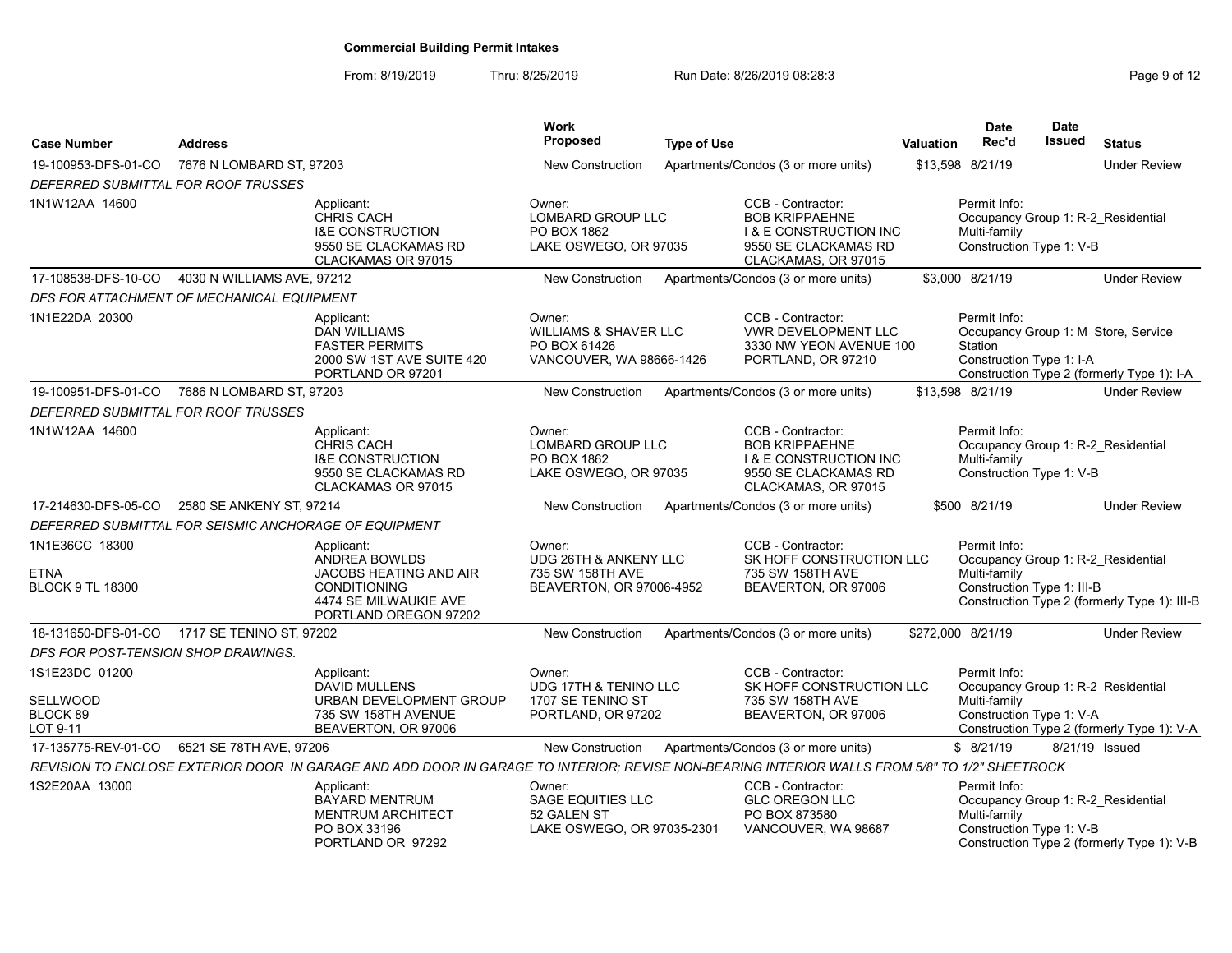From: 8/19/2019 Thru: 8/25/2019 Run Date: 8/26/2019 08:28:3

| <b>Case Number</b>                                                        | <b>Address</b>                                                                                                                                                    | <b>Work</b><br>Proposed                                                    | <b>Type of Use</b>                                                                                                  | <b>Valuation</b> | <b>Date</b><br>Rec'd                                     | <b>Date</b><br>Issued | <b>Status</b>                                                                    |
|---------------------------------------------------------------------------|-------------------------------------------------------------------------------------------------------------------------------------------------------------------|----------------------------------------------------------------------------|---------------------------------------------------------------------------------------------------------------------|------------------|----------------------------------------------------------|-----------------------|----------------------------------------------------------------------------------|
| 17-288642-DFS-03-CO                                                       | 3912 N VANCOUVER AVE, 97217                                                                                                                                       | <b>New Construction</b>                                                    | Apartments/Condos (3 or more units)                                                                                 |                  | \$35,000 8/20/19                                         |                       | <b>Under Review</b>                                                              |
| DFS FOR ROD HOLDOWN SYSTEM                                                |                                                                                                                                                                   |                                                                            |                                                                                                                     |                  |                                                          |                       |                                                                                  |
| 1N1E22DC 00800                                                            | Applicant:<br>JOHN MADDOX                                                                                                                                         | Owner:<br><b>BRIO PORTLAND LLC</b>                                         | CCB - Contractor:<br>SEABOLD CONSTRUCTION CO INC Occupancy Group 1: R-2 Residential                                 |                  | Permit Info:                                             |                       |                                                                                  |
| ALBINA HMSTD<br>BLOCK 28<br>LOT 9&10                                      | SEABOLD CONSTRUCTION<br>9965 SW ARCTIC DR<br>BEAVERTON OR 97005                                                                                                   | 606 MAYNARD AVE S #251<br>SEATTLE, WA 98104                                | 9965 SW ARCTIC DR<br>BEAVERTON, OR 97005-4194                                                                       |                  | Multi-family<br>Construction Type 1: V-A                 |                       | Construction Type 2 (formerly Type 1): I-A                                       |
| 18-176652-REV-05-CO                                                       | 6370 NE 42ND AVE, 97218                                                                                                                                           | <b>New Construction</b>                                                    | Apartments/Condos (3 or more units)                                                                                 |                  | \$8/20/19                                                |                       | 8/20/19 Issued                                                                   |
|                                                                           | REV 05 - Revision to BM1 assembly due to V-B construction type on G.122; and revision to roof hatch guardrail function indicated in keynote on A2.04.             |                                                                            |                                                                                                                     |                  |                                                          |                       |                                                                                  |
| 1N2E18CB 09000                                                            | Applicant:<br>JULIA MOLLNER                                                                                                                                       | Owner:<br>HOLMAN 42 LP                                                     | CCB - Contractor:<br>LMC INC                                                                                        |                  | Permit Info:                                             |                       | Occupancy Group 1: R-2 Residential                                               |
| SECTION 18 1N 2E<br>TL 9000 0.63 ACRES                                    | 830 SW 10TH AVENUE #200<br>PORTLAND, OR 97205                                                                                                                     | CARLETON HART ARCHITECTURE 3416 VIA OPORTO #301<br>NEWPORT BEACH, CA 92660 | 19200 SW TETON AVE<br>TUALATIN, OR 97062                                                                            |                  | Multi-family<br>Construction Type 1: V-B                 |                       | Construction Type 2 (formerly Type 1): V-B                                       |
| 17-284260-DFS-01-CO                                                       | 1627 SE REEDWAY ST, 97202                                                                                                                                         | <b>New Construction</b>                                                    | Apartments/Condos (3 or more units)                                                                                 |                  | \$5,000 8/19/19                                          |                       | <b>Under Review</b>                                                              |
| <b>DFS FOR TRUSSES</b>                                                    |                                                                                                                                                                   |                                                                            |                                                                                                                     |                  |                                                          |                       |                                                                                  |
| 1S1E14DB 13700                                                            | Applicant:<br>ZAC HORTON<br><b>FASTER PERMITS</b><br>2000 SW 1ST AVE, STE 420<br>PORTLAND OR 97201                                                                | Owner:<br>ALPINA PROPERTIES LLC<br>PO BOX 302<br>MARYLHURST, OR 97036      | CCB - Contractor:<br><b>BTS HOMES INC</b><br>2101 SE 98TH AVE<br>VANCOUVER, WA 98664                                |                  | Permit Info:<br>Multi-family<br>Construction Type 1: V-A |                       | Occupancy Group 1: R-2 Residential                                               |
| 18-150221-DFS-06-CO                                                       | 7654 SW 32ND AVE, 97219                                                                                                                                           | <b>New Construction</b>                                                    | Apartments/Condos (3 or more units)                                                                                 |                  | \$3,000 8/19/19                                          |                       | <b>Under Review</b>                                                              |
|                                                                           | DFS FOR ATTCHMENT OF EQUIPMENT FOR MECHANICAL.                                                                                                                    |                                                                            |                                                                                                                     |                  |                                                          |                       |                                                                                  |
| 1S1E20AC 15000                                                            | Applicant:<br><b>DAN WILLIAMS</b><br><b>FASTER PERMITS</b><br>2000 SW 1ST AVE SUITE 420<br>PORTLAND OR 97201                                                      | Owner:<br>MV2 LLC<br>422 NW 13TH AVE PMB 808<br>PORTLAND, OR 97209         | CCB - Contractor:<br>LENNAR MULTIFAMILIY BUILDERS<br><b>LLC</b><br>95 ENTERPRISE SUITE 200<br>ALISO VIEJO, CA 90620 |                  | Permit Info:<br>Multi-family<br>Construction Type 1: V-A |                       | Occupancy Group 1: R-2 Residential<br>Construction Type 2 (formerly Type 1): V-A |
| 16-283489-REV-01-CO                                                       | 1834 NW 25TH AVE, 97210                                                                                                                                           | <b>New Construction</b>                                                    | Apartments/Condos (3 or more units)                                                                                 |                  | \$8/21/19                                                |                       | <b>Under Review</b>                                                              |
|                                                                           | REVISION TO RELOCATE FLOW THRU PLANTER TO THE EAST SIDE: REVISE ELEVATOR POSITION: DELETE FIRE RATED FRAMING ON EXTERIOR WALLS WITH APPEAL #20516. REMOVE TOE FRI |                                                                            |                                                                                                                     |                  |                                                          |                       |                                                                                  |
| 1N1E28CC 01001                                                            | Applicant:<br><b>BAYARD MENTRUM</b>                                                                                                                               | Owner:                                                                     | CCB - Contractor:<br>MMP INVESTMENTS OREGON LLC RILEY TOBIN                                                         |                  | Permit Info:                                             |                       | Occupancy Group 1: R-2 Residential                                               |
| <b>WILSONS ADD</b><br>BLOCK 6                                             | <b>MENTRUM ARCHITECT</b><br>PO BOX 33196                                                                                                                          | PO BOX 28526<br>PORTLAND, OR 97228                                         | PAVILION CONSTRUCTION NW LL( Multi-family<br>16037 SW UP BOONES FERRY                                               |                  | Construction Type 1: III-B                               |                       |                                                                                  |
| LOT 6 EXC PT IN ST                                                        | PORTLAND OR 97292                                                                                                                                                 |                                                                            | ROAD SUITE 150<br>TIGARD, OR 972247785                                                                              |                  |                                                          |                       |                                                                                  |
| 17-202411-REV-03-CO                                                       | 2821 NE EVERETT ST, 97232                                                                                                                                         | <b>New Construction</b>                                                    | Apartments/Condos (3 or more units)                                                                                 |                  | \$5,000 8/23/19                                          |                       | <b>Under Review</b>                                                              |
|                                                                           | VALUE ADDED REVISION - ADD MECHANICAL SHAFTS AT FUTURE RETAIL, RELOCATED CORRIDOR SHAFT, AND REMOVE ANOTHER SHAFT. REMOVE STEEL BALCONIES AND ADD ALUMINUM BA     |                                                                            |                                                                                                                     |                  |                                                          |                       |                                                                                  |
| 1N1E36CB 01300                                                            | Applicant:<br>David Mullens                                                                                                                                       | Owner:<br><b>UDG EVERETT LLC</b>                                           | CCB - Contractor:<br>SK HOFF CONSTRUCTION LLC                                                                       |                  | Permit Info:                                             |                       | Occupancy Group 1: R-2 Residential                                               |
| HAWTHORNES 1ST ADD<br>BLOCK <sub>9</sub><br>S 1/2 OF LOT 1&2<br>LOT 10-12 | <b>UDG Couch LLC</b><br>735 SW 158th Avenue<br>Beaverton, OR 97006                                                                                                | 735 SW 158TH AVE<br>BEAVERTON, OR 97006                                    | 735 SW 158TH AVE<br>BEAVERTON, OR 97006                                                                             |                  | Multi-family<br>Construction Type 1: V-A                 |                       | Construction Type 2 (formerly Type 1): V-A                                       |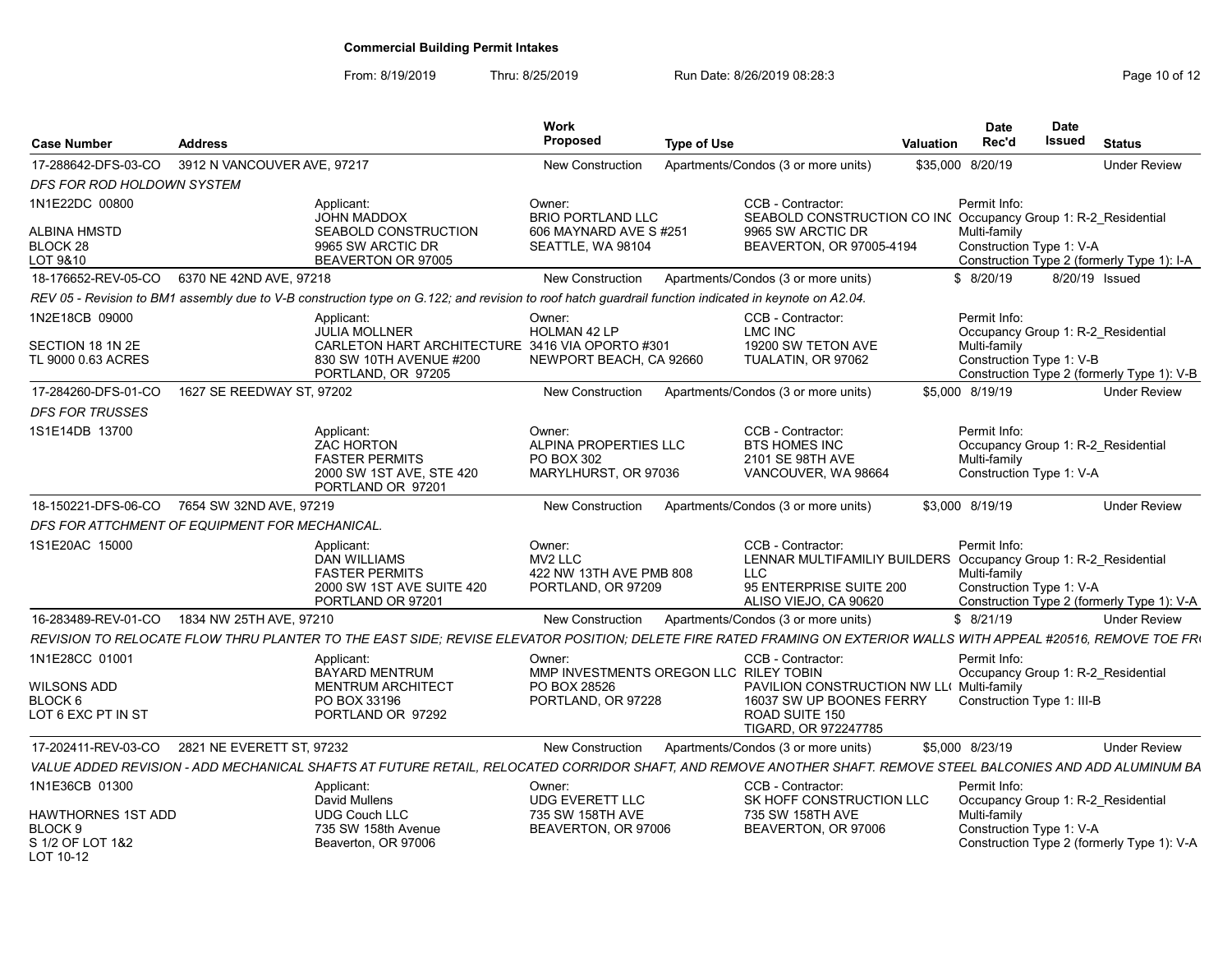From: 8/19/2019 Thru: 8/25/2019 Run Date: 8/26/2019 08:28:3

| Case Number                                                                                               | <b>Address</b>             |                                                                                                                                                                   | <b>Work</b><br><b>Proposed</b>                                                                                                                                               | <b>Type of Use</b> |                                                                                                                                | <b>Valuation</b> | <b>Date</b><br>Rec'd                                                                           | Date<br>Issued | <b>Status</b>                                                                                                                 |
|-----------------------------------------------------------------------------------------------------------|----------------------------|-------------------------------------------------------------------------------------------------------------------------------------------------------------------|------------------------------------------------------------------------------------------------------------------------------------------------------------------------------|--------------------|--------------------------------------------------------------------------------------------------------------------------------|------------------|------------------------------------------------------------------------------------------------|----------------|-------------------------------------------------------------------------------------------------------------------------------|
| 17-108538-REV-03-CO                                                                                       | 4030 N WILLIAMS AVE, 97212 |                                                                                                                                                                   | <b>New Construction</b>                                                                                                                                                      |                    | Apartments/Condos (3 or more units)                                                                                            |                  | \$55,939 8/23/19                                                                               |                | <b>Under Review</b>                                                                                                           |
|                                                                                                           |                            | REVISION TO REVISE PRECAST CONCRETE PANELS AT WINDOW SILLS TO BE FORMED ALUMINUM PANELS; REVISED STRUCTURAL CONNECTION DETAIL AND PROVIDE STRUCTURAL CALCUL/      |                                                                                                                                                                              |                    |                                                                                                                                |                  |                                                                                                |                |                                                                                                                               |
| 1N1E22DA 20300                                                                                            |                            | Applicant:<br><b>MAX TASCHEK</b><br><b>WILLIAM KAVEN ARCHITECTURE</b><br>4075 N WILLIAMS AVE, #440<br>PORTLAND OR 97227                                           | Owner:<br>WILLIAMS & SHAVER LLC<br>PO BOX 61426<br>VANCOUVER, WA 98666-1426                                                                                                  |                    | CCB - Contractor:<br>VWR DEVELOPMENT LLC<br>3330 NW YEON AVENUE 100<br>PORTLAND, OR 97210                                      |                  | Permit Info:<br>Station<br>Construction Type 1: I-A                                            |                | Occupancy Group 1: M_Store, Service<br>Construction Type 2 (formerly Type 1): I-A<br>Total Square Footage - Display Only: 518 |
| 19-215785-000-00-CO                                                                                       | 7925 SE MITCHELL ST, 97206 |                                                                                                                                                                   | New Construction                                                                                                                                                             |                    | Apartments/Condos (3 or more units)                                                                                            |                  | \$807,000 8/23/19                                                                              |                | <b>Under Review</b>                                                                                                           |
|                                                                                                           |                            | NEW 3 STORY. 6 UNIT APARTMENT BUILDING. WITH TRASH ENCLOSURE LESS THAN 120 SQ. FT. SITE WORK TO INCLUDE NEW WALKWAY                                               |                                                                                                                                                                              |                    |                                                                                                                                |                  |                                                                                                |                |                                                                                                                               |
| 1S2E17AD 03600<br>ROSEMARY PK<br>BLOCK 2<br>LOT 9&10                                                      |                            | Applicant:<br><b>BOB SCHATZ</b><br><b>BOB SCHATZ ARCHITECT</b><br>2118 SE DIVISION ST<br>PORTLAND, OR 97202                                                       | Owner:<br>AAV ONE LLC<br>8733 SE DIVISION ST #201<br>PORTLAND, OR 97266-1470                                                                                                 |                    | CCB - Contractor:<br>CHALET HOMES LLC<br>8733 SE DIVISION ST 201<br>PORTLAND, OR 97266                                         |                  | Permit Info:<br>Occupancy Group 1: R-2 Residential<br>Multi-family<br>Construction Type 1: V-B |                | Total Square Footage - Display Only: 5382                                                                                     |
| 19-215818-000-00-CO                                                                                       | 8036 NE FLANDERS ST, 97213 |                                                                                                                                                                   | New Construction                                                                                                                                                             |                    | Apartments/Condos (3 or more units)                                                                                            |                  | \$807,000 8/23/19                                                                              |                | <b>Under Review</b>                                                                                                           |
|                                                                                                           |                            | NEW 3 STORY, 6 UNIT APARTMENT BUILDING, WITH TRASH ENCLOSURE LESS THAN 120 SQ. FT. SITE WORK TO INCLUDE NEW WALKWAY****MECHANICAL, PLUMBING AND ELECTRICAL SEPARA |                                                                                                                                                                              |                    |                                                                                                                                |                  |                                                                                                |                |                                                                                                                               |
| 1N2E32DA 02900<br>EAST TABOR VILLA<br>BLOCK <sub>3</sub><br>W 15' OF LOT 3 EXC S 1.3'<br>LOT 4 EXC S 1.3' |                            | Applicant:<br><b>BOB SCHATZ</b><br><b>BOB SCHATZ ARCHITECT</b><br>2118 SE DIVISION ST<br>PORTLAND, OR 97202                                                       | Owner:<br><b>JENNIFER PYLE</b><br>8036 NE FLANDERS ST<br>PORTLAND, OR 97213-7036<br>Owner:<br><b>CHALET HOMES LLC</b><br>8733 SE DIVISION ST #201<br>PORTLAND, OR 97266-1470 |                    | CCB - Contractor:<br>CHALET HOMES LLC<br>8733 SE DIVISION ST 201<br>PORTLAND, OR 97266                                         |                  | Permit Info:<br>Occupancy Group 1: R-2_Residential<br>Multi-family<br>Construction Type 1: V-B |                | Total Square Footage - Display Only: 5382                                                                                     |
| 19-100951-DFS-02-CO                                                                                       | 7686 N LOMBARD ST, 97203   |                                                                                                                                                                   | New Construction                                                                                                                                                             |                    | Apartments/Condos (3 or more units)                                                                                            |                  | \$31,885 8/23/19                                                                               |                | <b>Under Review</b>                                                                                                           |
| <b>DFS FOR FLOOR JOIST.</b>                                                                               |                            |                                                                                                                                                                   |                                                                                                                                                                              |                    |                                                                                                                                |                  |                                                                                                |                |                                                                                                                               |
| 1N1W12AA 14600                                                                                            |                            | Applicant:<br><b>CHRIS CACH</b><br>9550 SE CLACKAMAS RD<br>CLACKAMAS OR 97015                                                                                     | Owner:<br>LOMBARD GROUP LLC<br>PO BOX 1862<br>LAKE OSWEGO, OR 97035                                                                                                          |                    | CCB - Contractor:<br><b>BOB KRIPPAEHNE</b><br><b>I &amp; E CONSTRUCTION INC</b><br>9550 SE CLACKAMAS RD<br>CLACKAMAS, OR 97015 |                  | Permit Info:<br>Occupancy Group 1: R-2 Residential<br>Multi-family<br>Construction Type 1: V-B |                |                                                                                                                               |
| 19-100953-DFS-02-CO                                                                                       | 7676 N LOMBARD ST. 97203   |                                                                                                                                                                   | New Construction                                                                                                                                                             |                    | Apartments/Condos (3 or more units)                                                                                            |                  | \$31.885 8/23/19                                                                               |                | <b>Under Review</b>                                                                                                           |
| <b>DFS FOR FLOOR JOIST.</b>                                                                               |                            |                                                                                                                                                                   |                                                                                                                                                                              |                    |                                                                                                                                |                  |                                                                                                |                |                                                                                                                               |
| 1N1W12AA 14600                                                                                            |                            | Applicant:<br><b>CHRIS CACH</b><br>9550 SE CLACKAMAS RD<br>CLACKAMAS OR 97015                                                                                     | Owner:<br><b>LOMBARD GROUP LLC</b><br>PO BOX 1862<br>LAKE OSWEGO, OR 97035                                                                                                   |                    | CCB - Contractor:<br><b>BOB KRIPPAEHNE</b><br><b>I &amp; E CONSTRUCTION INC</b><br>9550 SE CLACKAMAS RD<br>CLACKAMAS, OR 97015 |                  | Permit Info:<br>Occupancy Group 1: R-2_Residential<br>Multi-family<br>Construction Type 1: V-B |                |                                                                                                                               |
| 18-282414-REV-02-CO                                                                                       | 4043 N ALASKA ST, 97203    |                                                                                                                                                                   | New Construction                                                                                                                                                             | Assembly           |                                                                                                                                |                  | \$8/20/19                                                                                      | 8/20/19 Issued |                                                                                                                               |
|                                                                                                           |                            | REVISION TO RECONFIGURE LANDSCAPING ON WEST SIDE OF NORTH BUILDING. MOVE PLANTER STRIP ON EAST SIDE OF NORTH BUILDING AND RELOCATE THE STORM LINE                 |                                                                                                                                                                              |                    |                                                                                                                                |                  |                                                                                                |                |                                                                                                                               |
| 1N1E08AB 09500                                                                                            |                            | Applicant:<br><b>STELLA CHAN</b><br>4119 NE CESAR E CHAVEZ BLVD<br>PORTLAND, OR 97211                                                                             | Owner:<br><b>HOUSING AUTHORITY OF</b><br>PORTLAND OREGON<br>135 SW ASH ST<br>PORTLAND, OR 97204-3540                                                                         |                    | CCB - Contractor:<br><b>LMC INC</b><br>19200 SW TETON AVE<br>TUALATIN, OR 97062                                                |                  | Permit Info:<br>Occupancy Group 1: A-3 Assembly -<br>General<br>Construction Type 1: V-B       |                |                                                                                                                               |